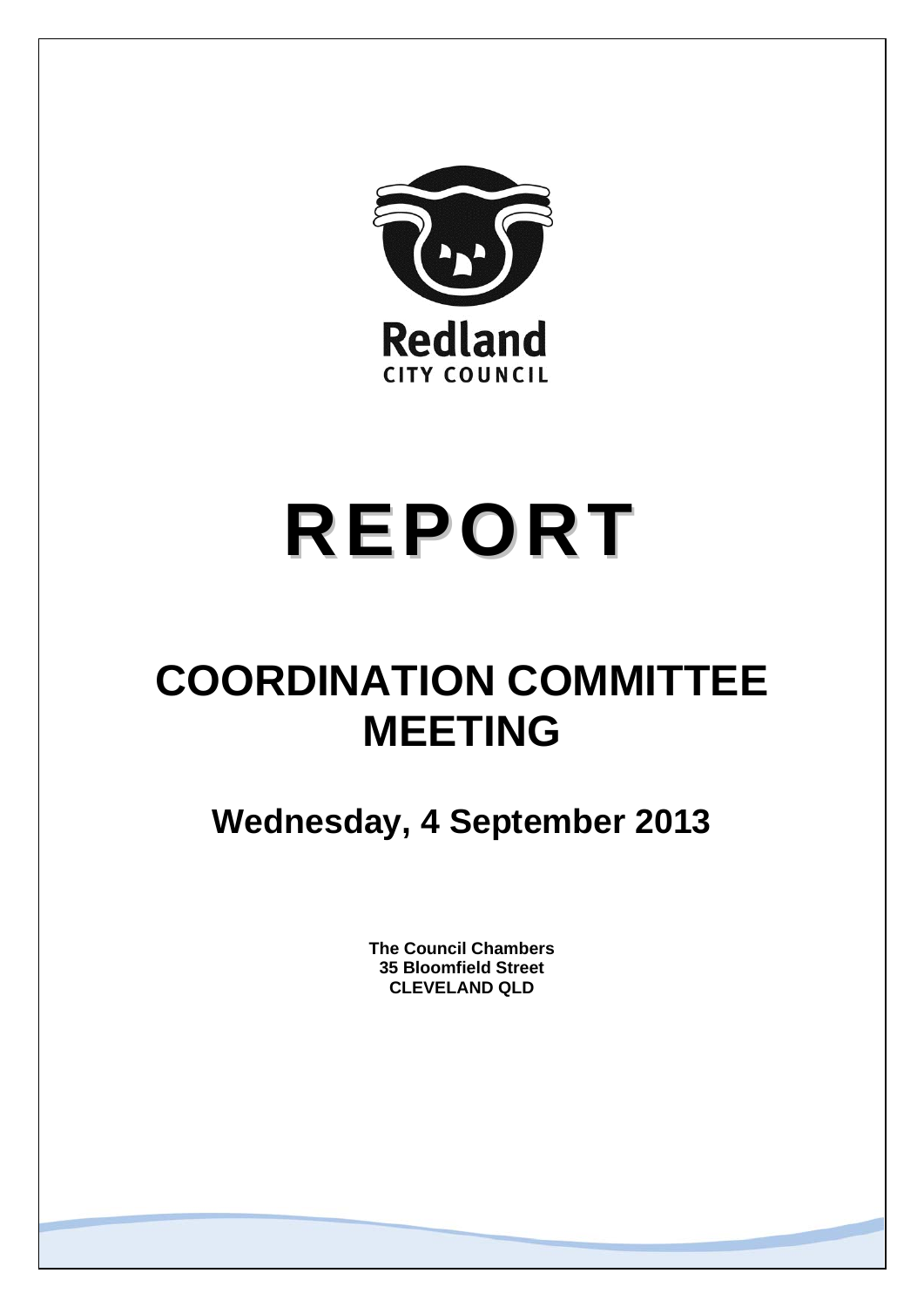# **Table of Contents**

| <b>Item</b>    |                                                                                                                                                     |       | <b>Subject</b>                                                                                                                                                                     | Page No |
|----------------|-----------------------------------------------------------------------------------------------------------------------------------------------------|-------|------------------------------------------------------------------------------------------------------------------------------------------------------------------------------------|---------|
| $\mathbf 1$    |                                                                                                                                                     |       |                                                                                                                                                                                    |         |
| $\mathbf{2}$   |                                                                                                                                                     |       |                                                                                                                                                                                    |         |
| 3              |                                                                                                                                                     |       | DECLARATION OF MATERIAL PERSONAL INTEREST OR                                                                                                                                       |         |
| 4              |                                                                                                                                                     |       |                                                                                                                                                                                    |         |
| 5              | PORTFOLIO 1 (CR WENDY BOGLARY) COMMUNITY &<br><b>ENVIRONMENTAL HEALTH &amp; WELLBEING; ANIMAL</b><br>MANAGEMENT; COMPLIANCE & REGULATORY SERVICES 3 |       |                                                                                                                                                                                    |         |
|                | 5.1                                                                                                                                                 |       |                                                                                                                                                                                    |         |
|                |                                                                                                                                                     | 5.1.1 | PROPOSAL TO AMEND FEES AND CHARGES SCHEDULE                                                                                                                                        |         |
| 6              |                                                                                                                                                     |       | PORTFOLIO 4 (CR KIM-MAREE HARDMAN) COMMERCIAL                                                                                                                                      |         |
|                | 6.1                                                                                                                                                 |       |                                                                                                                                                                                    |         |
|                |                                                                                                                                                     | 6.1.1 | DELEGATED AUTHORITY REPORT TO AWARD LANDFILL<br>ENVIRONMENTAL MONITORING PROGRAM (LEMP)                                                                                            |         |
|                |                                                                                                                                                     | 6.1.2 | DELEGATED AUTHORITY FOR THE COLLECTION,<br>TRANSPORTATION AND DISPOSAL OF GRIT AND<br>SCREENINGS WASTE FROM REDLAND CITY COUNCIL'S 5<br>MAINLAND AND 2 ISLAND WASTEWATER TREATMENT |         |
| $\overline{7}$ |                                                                                                                                                     |       | PORTFOLIO 6 (CR MARK EDWARDS) CORPORATE SERVICES  12                                                                                                                               |         |
|                | 7.1                                                                                                                                                 |       |                                                                                                                                                                                    |         |
|                |                                                                                                                                                     | 7.1.1 | CARRYOVER BUDGET REVIEW 2012/13 TO 2013/14  12                                                                                                                                     |         |
| 8              |                                                                                                                                                     |       | PORTFOLIO 7 (CR JULIE TALTY) PLANNING & DEVELOPMENT  15                                                                                                                            |         |
|                | 8.1                                                                                                                                                 |       |                                                                                                                                                                                    |         |
|                |                                                                                                                                                     | 8.1.1 | DECISIONS MADE UNDER DELEGATED AUTHORITY FOR<br>CATEGORY 1, 2 AND 3 DEVELOPMENT APPLICATIONS15                                                                                     |         |
|                |                                                                                                                                                     |       | 8.1.2 APPEALS LIST CURRENT AS AT 19 AUGUST, 2013                                                                                                                                   |         |
| 9              |                                                                                                                                                     |       |                                                                                                                                                                                    |         |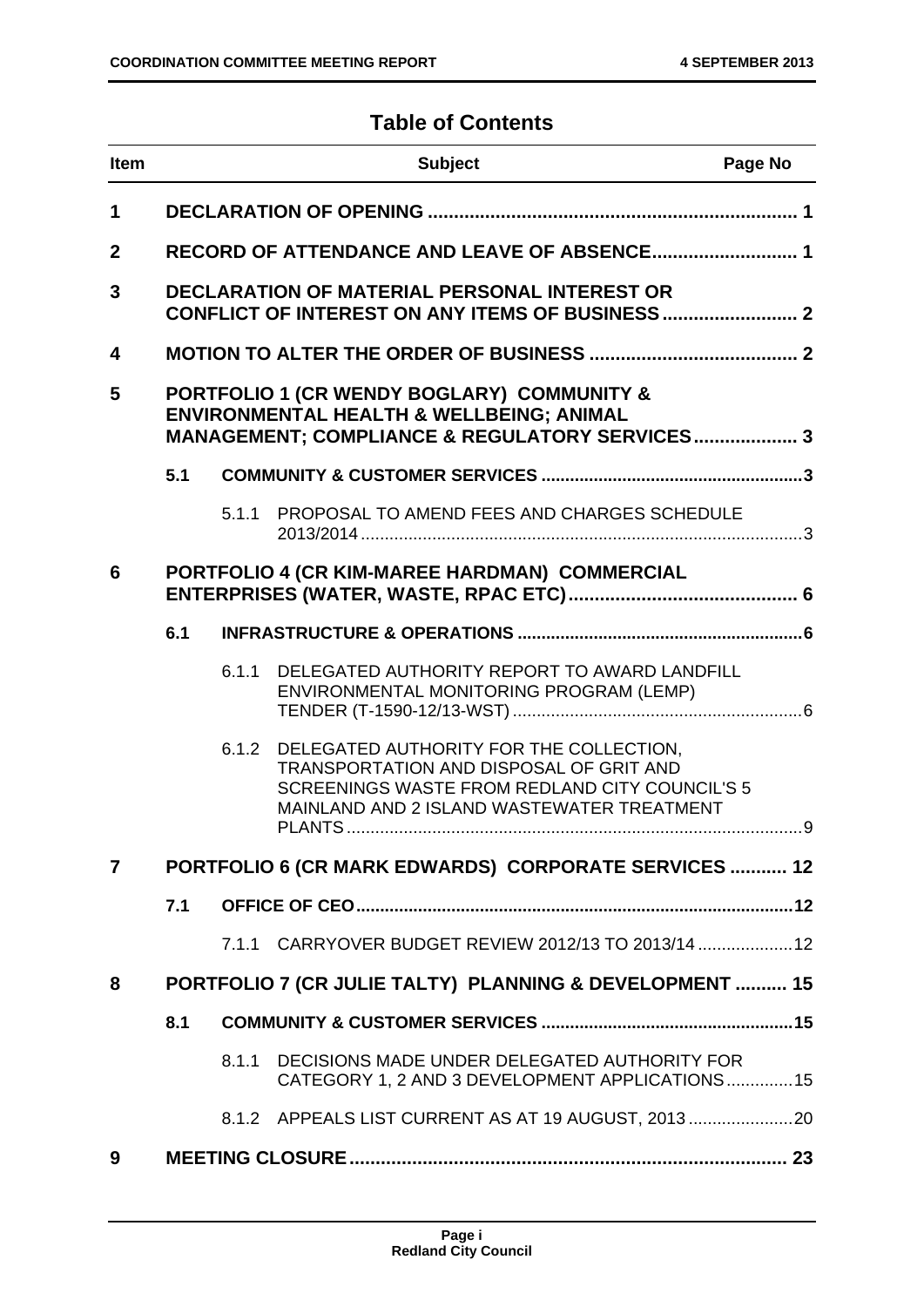The Mayor is the Chair of the Coordination Committee. Coordination Committee meetings comprise of *Portfolios* chaired by Council's nominated spokesperson for that portfolio as follows:

|    | <b>PORTFOLIO</b>                                                                                                 | <b>SPOKESPERSON</b>                                                 |
|----|------------------------------------------------------------------------------------------------------------------|---------------------------------------------------------------------|
| 1. | Community & Environmental Health and Wellbeing;<br>Animal Management; Compliance & Regulatory<br><b>Services</b> | Cr Wendy Boglary                                                    |
| 2. | Economic Development, Governance, Service<br>Delivery, Regulations and Emergency Management                      | Mayor Karen Williams<br>supported by the Deputy<br>Mayor Alan Beard |
| 3. | Tourism and CBD Activation                                                                                       | Cr Craig Ogilvie                                                    |
| 4. | Commercial Enterprises (Water, Waste, RPAC, etc)                                                                 | Cr Kim-Maree Hardman                                                |
| 5. | Open Space, Sport and Recreation                                                                                 | <b>Cr Lance Hewlett</b>                                             |
| 6. | <b>Corporate Services</b>                                                                                        | Cr Mark Edwards                                                     |
| 7. | <b>Planning and Development</b>                                                                                  | Cr Julie Talty                                                      |
| 8. | Infrastructure                                                                                                   | <b>Cr Murray Elliott</b>                                            |
| 9. | <b>Environment; Waterways and Foreshores</b>                                                                     | <b>Cr Paul Gleeson</b>                                              |
|    | 10. Arts, Culture and Innovation                                                                                 | Cr Paul Bishop                                                      |

# **1 DECLARATION OF OPENING**

The Deputy Mayor declared the meeting open at 10.42am.

# **2 RECORD OF ATTENDANCE AND LEAVE OF ABSENCE**

#### **MEMBERS PRESENT:**

| Cr A Beard (Chair)  | Deputy Mayor & Councillor Division 8 |
|---------------------|--------------------------------------|
| Cr W Boglary        | <b>Councillor Division 1</b>         |
| Cr C Ogilvie        | <b>Councillor Division 2</b>         |
| Cr K Hardman        | <b>Councillor Division 3</b>         |
| <b>Cr L Hewlett</b> | <b>Councillor Division 4</b>         |
| Cr M Edwards        | <b>Councillor Division 5</b>         |
| Cr J Talty          | <b>Councillor Division 6</b>         |
| <b>Cr M Elliott</b> | <b>Councillor Division 7</b>         |
| Cr P Gleeson        | <b>Councillor Division 9</b>         |
| Cr P Bishop         | <b>Councillor Division 10</b>        |
| Cr K Williams       | Mayor                                |
|                     |                                      |

It was noted that a Leave of Absence had been granted for Mayor Karen Williams and that she had been granted permission to participate in the meeting via teleconferencing.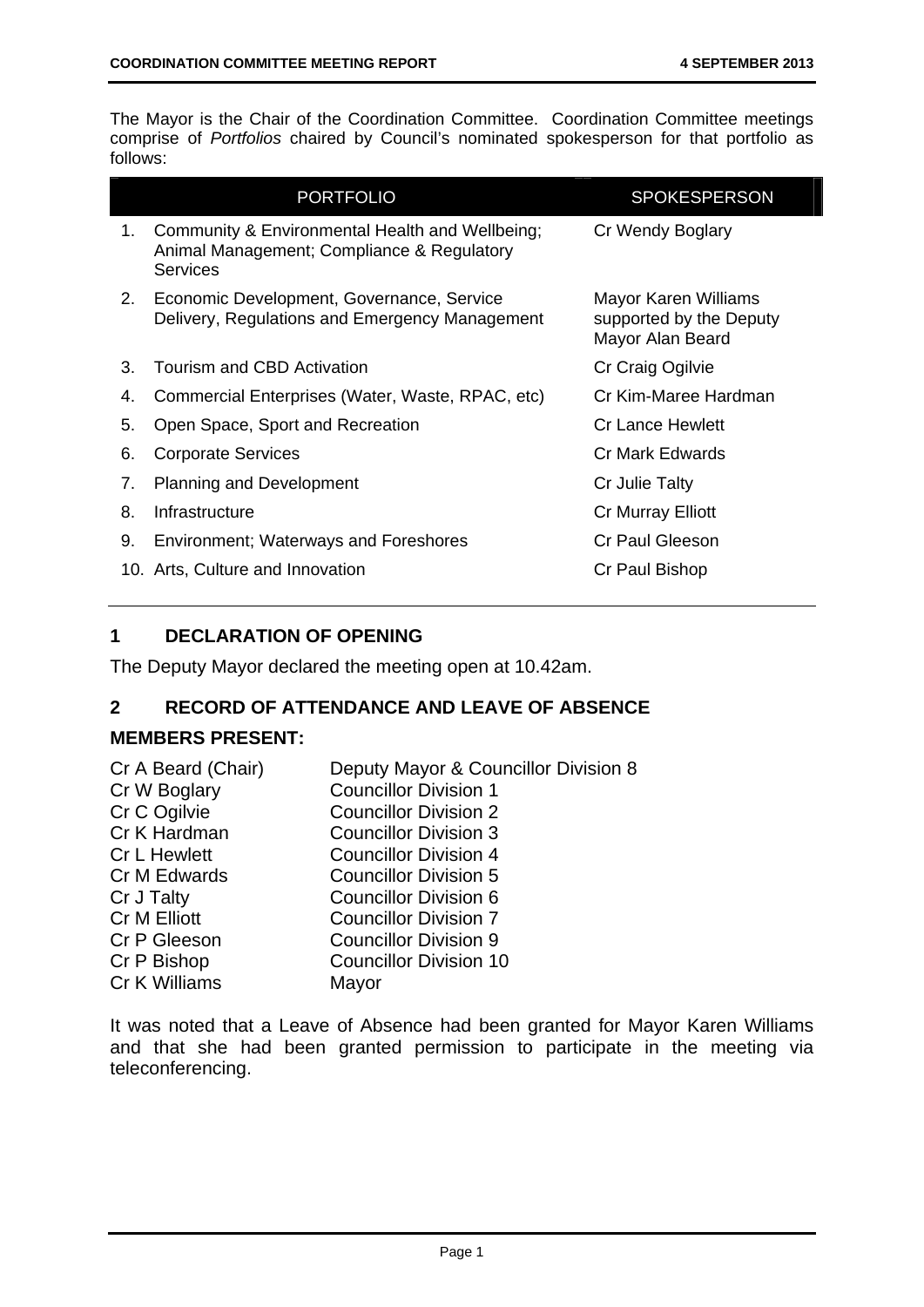#### **EXECUTIVE LEADERSHIP GROUP:**

| MINILITEC.   |                                                          |
|--------------|----------------------------------------------------------|
| Mr G Holdway | <b>Chief Financial Officer</b>                           |
| Mr G Soutar  | General Manager Infrastructure & Operations              |
| Mrs L Rusan  | <b>General Manager Community &amp; Customer Services</b> |
| Mr L Wallace | Group Manager Corporate Governance                       |
| Mr B Lyon    | <b>Chief Executive Officer</b>                           |

#### **MINUTES:**

Mrs E Striplin Corporate Meetings & Registers Team Officer

#### **COUNCILLOR ABSENCES**

Cr Williams lost connection to the meeting at 10.49am (during Items 6.1.1, 6.1.2 & 7.1.1) and resumed connection at 10.53am (during Item 8.1.1) Cr Williams lost connection at 10.54am (during Item 8.1.2)

# **3 DECLARATION OF MATERIAL PERSONAL INTEREST OR CONFLICT OF INTEREST ON ANY ITEMS OF BUSINESS**

Nil

### **4 MOTION TO ALTER THE ORDER OF BUSINESS**

Nil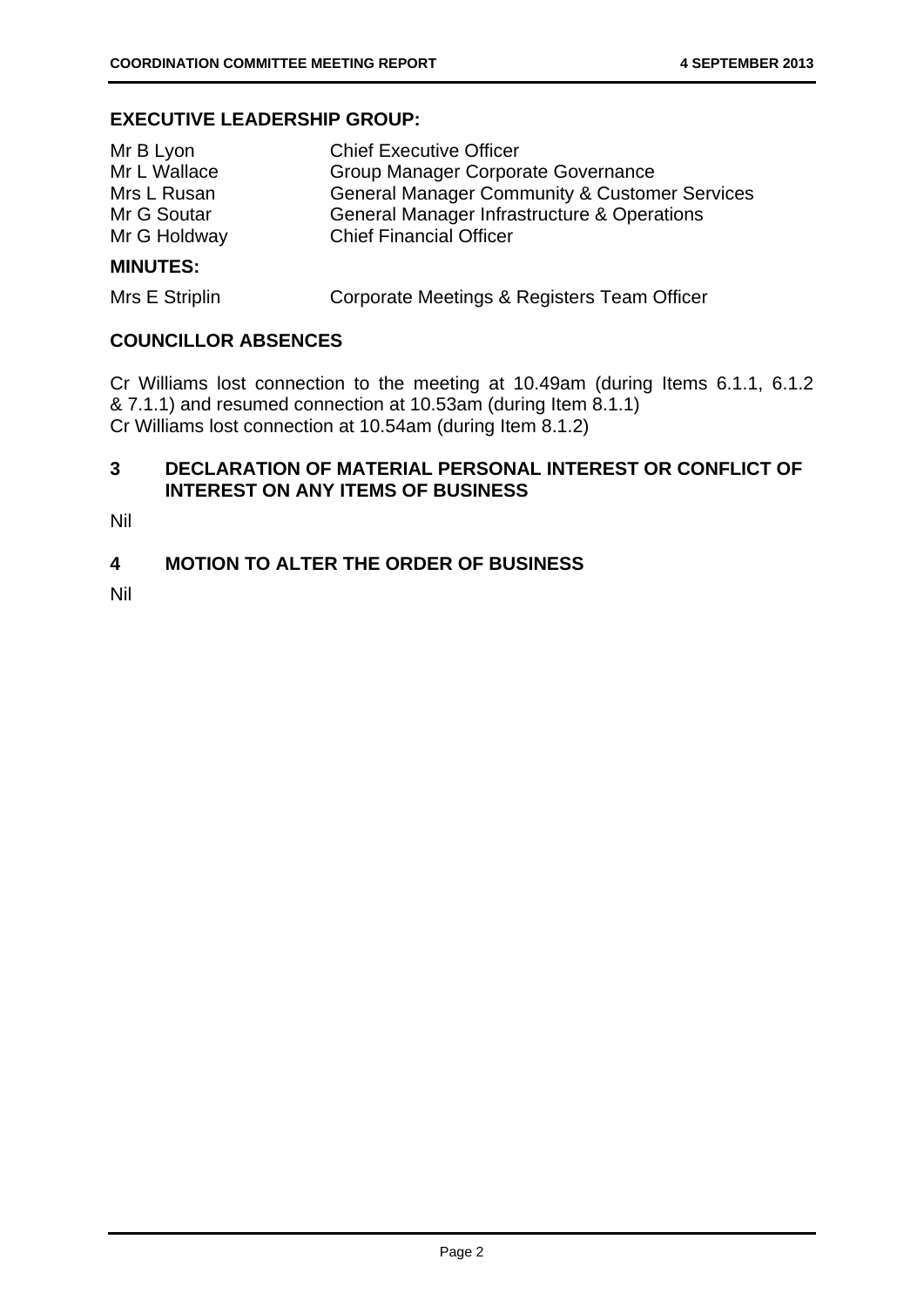| $\overline{\mathbf{5}}$     | <b>PORTFOLIO1</b>                        |                                                                                                                 | (CR WENDY BOGLARY) |
|-----------------------------|------------------------------------------|-----------------------------------------------------------------------------------------------------------------|--------------------|
|                             |                                          | COMMUNITY & ENVIRONMENTAL HEALTH & WELLBEING; ANIMAL<br><b>MANAGEMENT; COMPLIANCE &amp; REGULATORY SERVICES</b> |                    |
| 5.1                         | <b>COMMUNITY &amp; CUSTOMER SERVICES</b> |                                                                                                                 |                    |
|                             |                                          | 5.1.1 PROPOSAL TO AMEND FEES AND CHARGES SCHEDULE 2013/2014                                                     |                    |
|                             | <b>Dataworks Filename:</b>               | <b>FM Fees &amp; Charges 2013-2014</b>                                                                          |                    |
| <b>Authorising Officer:</b> |                                          | <b>Louise Rusan</b><br><b>General Manager Community &amp; Customer</b><br><b>Services</b>                       |                    |
| <b>Responsible Officer:</b> |                                          | <b>Gary Photinos</b><br><b>Manager Environment and Regulation</b>                                               |                    |
| Author:                     |                                          | <b>Jen Gisler</b><br><b>Service Manager Health &amp; Environment</b>                                            |                    |
| <b>PURPOSE</b>              |                                          |                                                                                                                 |                    |

#### **PURPOSE**

The purpose of this report is to seek Council approval to amend the 2013/14 Fees and Charges for temporary event permits as detailed.

# **BACKGROUND**

The 2013/2014 Fees and Charges were adopted on 19 June 2013. Since that time some Councillors have raised a concern in relation to the unexpected consequence of the fees for temporary entertainment events, specifically for private school events such as fetes.

#### **ISSUES**

Council provides permits for temporary entertainment events under *Local Law No.9 (Entertainment Venues)* to ensure necessary health, safety and environmental standards are achieved in order to deliver well-managed events for the Redlands community. These permits are required for temporary entertainment events both on private and Council controlled lands. However as this is a local law, these permits do not apply to State operated activities such as fetes at state schools.

The *2013/2014 Fees and Charges* state the following fees for not for profit organisations holding a temporary entertainment event:

- Expected capacity of fewer than 1000 people per day no fee.
- Expected capacity of between 1000 and 2999 people per day is \$436.75.
- Expected capacity equal to or greater than 3000 people per day is \$810.50.

Consideration has been given to amending the 2013/2014 Fees and Charges to exempt private schools from paying fees for temporary entertainment event permits, however this may also be an opportunity to consider revising the fee for a temporary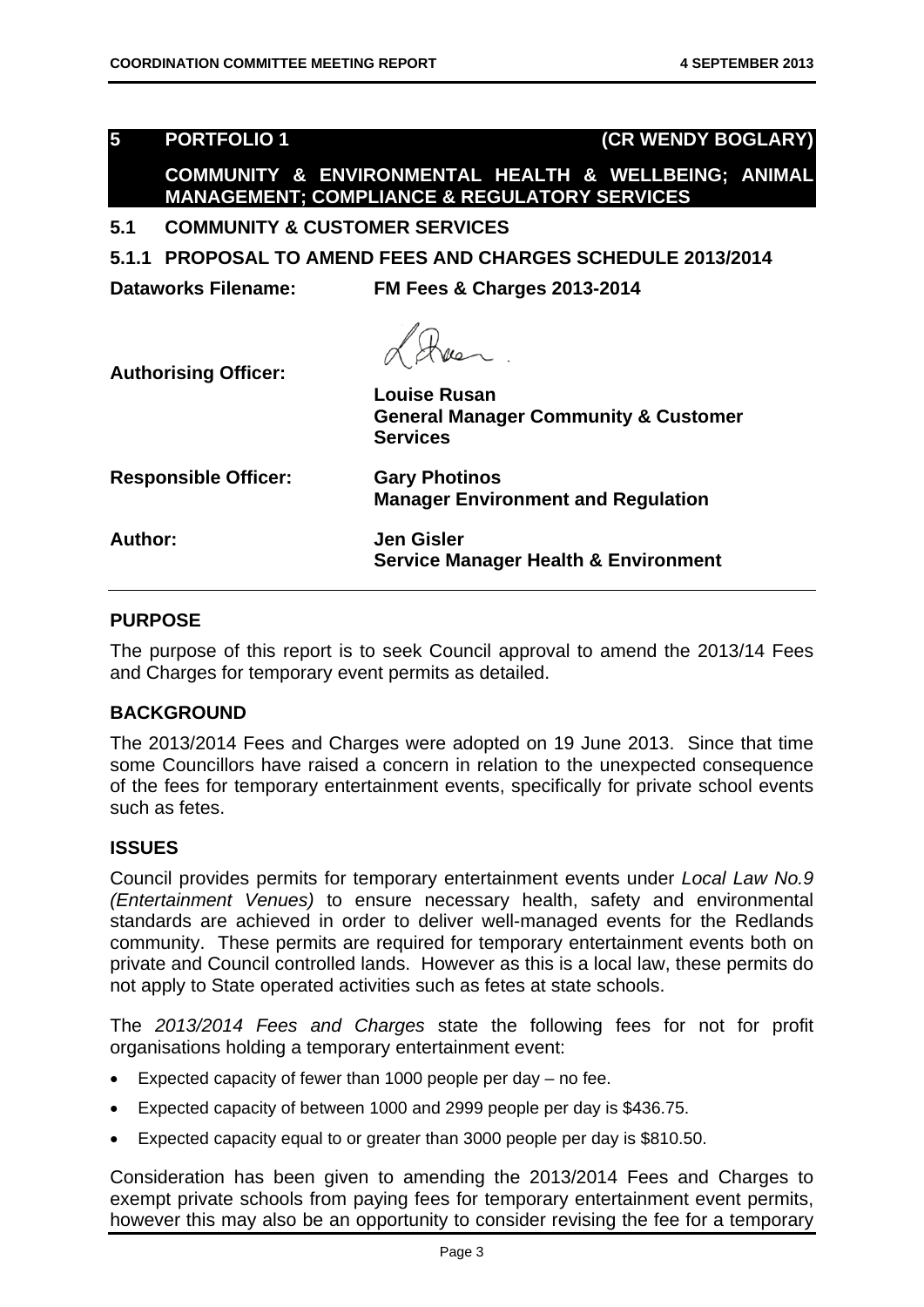entertainment events with an expected capacity of between 1000 and 2999 people per day, as these events can be smaller and lower risk.

# **STRATEGIC IMPLICATIONS**

#### **Legislative Requirements**

The permit is a requirement under Council's *Local Law No.9 (Entertainment Venues).*

#### **Risk Management**

Although there will be no permit fee for not for profit organisations holding events with less than 2999 people or private school fetes, permit are still required under the current provisions Local Law No. 9. Council may review its position on Local Law No. 9 "Entertainment Venues" as part of the Local Law Review Program to be considered by Council in October 2013.

#### **Financial**

Council received approximately 32 applications for temporary events held by not for profit organisations last financial year. Removing the requirement for smaller not for profit organisations to pay the fee would result in reduced revenue of approximately \$12,000.

The financial implications of this decision are considered minimal.

#### **People**

There will be minimal impact on human resources.

### **Environmental**

There are no environmental implications.

#### **Social**

The reduction in fees and charges for smaller temporary events run by not for profit organisations will support and encourage creativity and community spirit as promoted by the Community plan. Festivals and events across Redlands provide opportunities for creativity, leisure and economic stimulus and bring together broad cross sections of cultural and community groups, residents and visitors.

#### **Alignment with Council's Policy and Plans**

Aligns with Corporate Plan Outcome 7: Strong and Connected Communities. Strategy 7.1 Promote festivals, events and activities for people to come together, developing connections and networks to improve community spirit and enhance 'sense of place'.

### **CONSULTATION**

Councillors and Executive Management have been consulted.

### **OPTIONS**

- 1. That Council resolve to amend the 2013/2014 Fees and Charges Schedule to
	- a. exempt Non for Profit Organisations holding temporary events with an expected capacity less than 2999 people and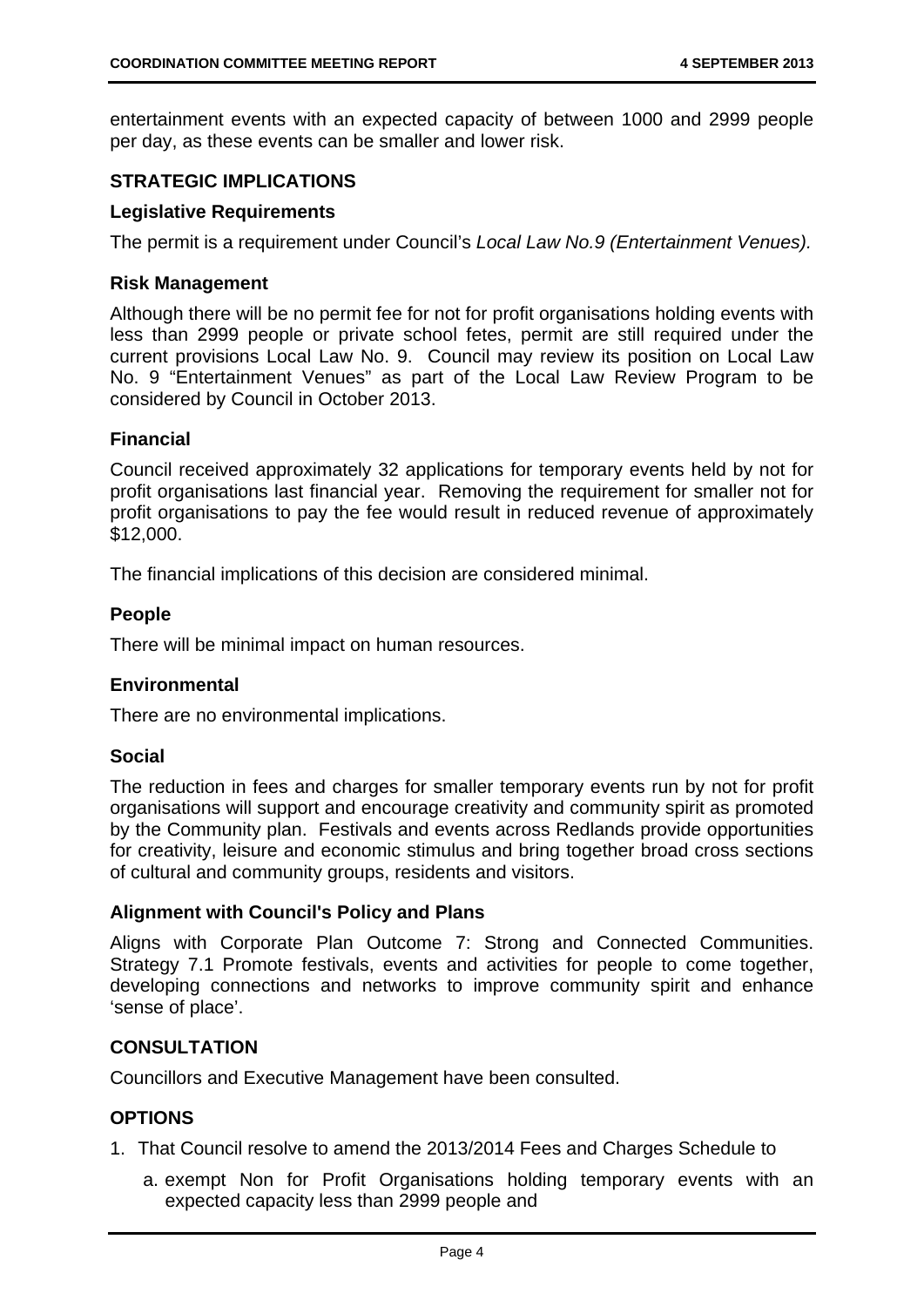- b. exempt all private schools from all Temporary Entertainment Events permit fees.
- 2. Council may resolve to not amend the 2013/2014 Fees and Charges Schedule for Temporary Entertainment Events.

# **OFFICER'S RECOMMENDATION**

That Council resolve to amend the 2013/2014 Fees and Charges Schedule to:

- 1. Exempt Non for Profit Organisations holding temporary events with an expected capacity less than 2999 people; and
- 2. Exempt all private schools from all Temporary Entertainment Events permit fees.

### **COMMITTEE RECOMMENDATION**

| Moved by:    | <b>Cr W Boglary</b> |
|--------------|---------------------|
| Seconded by: | <b>Cr P Bishop</b>  |

**That Council resolve to amend the 2013/2014 Fees and Charges Schedule to:** 

**1. Exempt all schools from all Temporary Entertainment Events permit fees.** 

**CARRIED 11/0**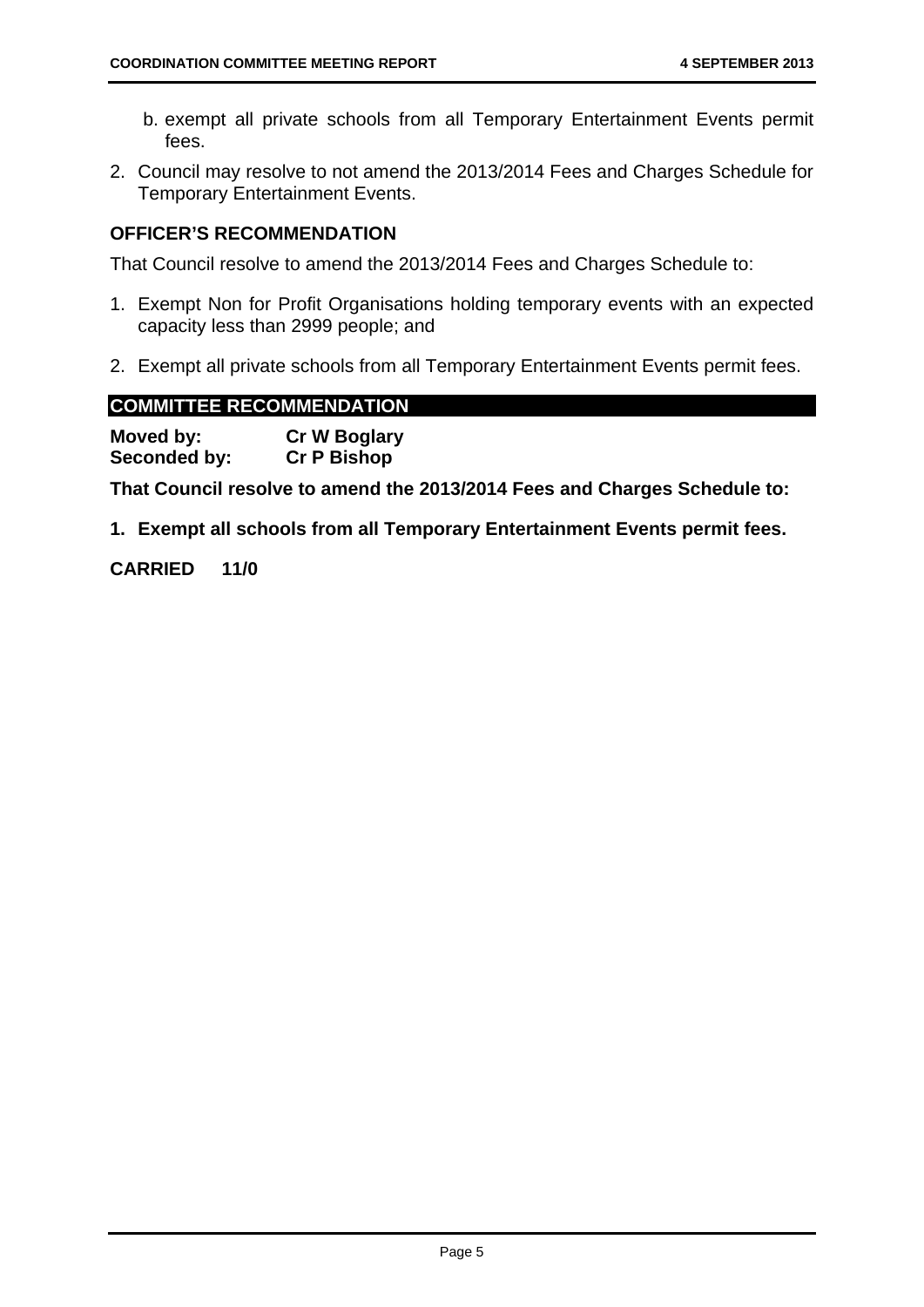# **6 PORTFOLIO 4 (CR KIM-MAREE HARDMAN)**

# **COMMERCIAL ENTERPRISES (WATER, WASTE, RPAC ETC)**

#### **6.1 INFRASTRUCTURE & OPERATIONS**

**6.1.1 DELEGATED AUTHORITY REPORT TO AWARD LANDFILL ENVIRONMENTAL MONITORING PROGRAM (LEMP) TENDER (T-1590- 12/13-WST)** 

**Dataworks Filename: WM Monitoring Landfill Sites** 

**Responsible/Authorising Officer:** 



**Gary Soutar General Manager Infrastructure & Operations** 

**Author: Ahmad Sinha Landfill Advisor** 

#### **PURPOSE**

The purpose of this report is to seek Council resolution to delegate authority to the Chief Executive Officer (CEO) under Section 257(1)(b) of the *Local Government Act 2009* to accept the tender (T-1590-12/13-WST) and to make, vary and discharge a contract with a value of over \$500,000 (excluding GST); and to delegate authority to the CEO to sign and amend all relevant documentation for the landfill environmental monitoring program (LEMP).

# **BACKGROUND**

Council is required to undertake regular monitoring and analysis of its licensed and closed landfills to determine any impacts of past landfilling activities on the surrounding receiving environment. Ongoing environmental monitoring is a license condition for landfills with environment approval. Environmental monitoring is also required for assessing risks to satisfy the environmental duty of care requirements under the *Environmental Protection Act, QLD (1994).* This activity has been ongoing for a large number of years with recent contracts being formed through the Local Buy pre-qualified list of suppliers. Officers have identified the need to present a tender to the open market to ensure adequate assessment of value for money.

The LEMP tender covers activities such as routine and as-required sampling and monitoring of groundwater, surface water, e.g. creeks and waterways and landfill gas across a number of closed landfills. Other activities such as decommissioning or expanding sampling wells to improve data collection are also included. The outcomes of a successful LEMP contract include professional and statistical analysis of trends, reporting and making site specific recommendations as required.

The tender for the LEMP was opened to the market on 21 June 2013 and closed on 31 July 2013. The estimated time for evaluation, clarifications and recommendation for award is expected to be finished around mid September 2013, and a new contract is scheduled to commence on 1 October 2013.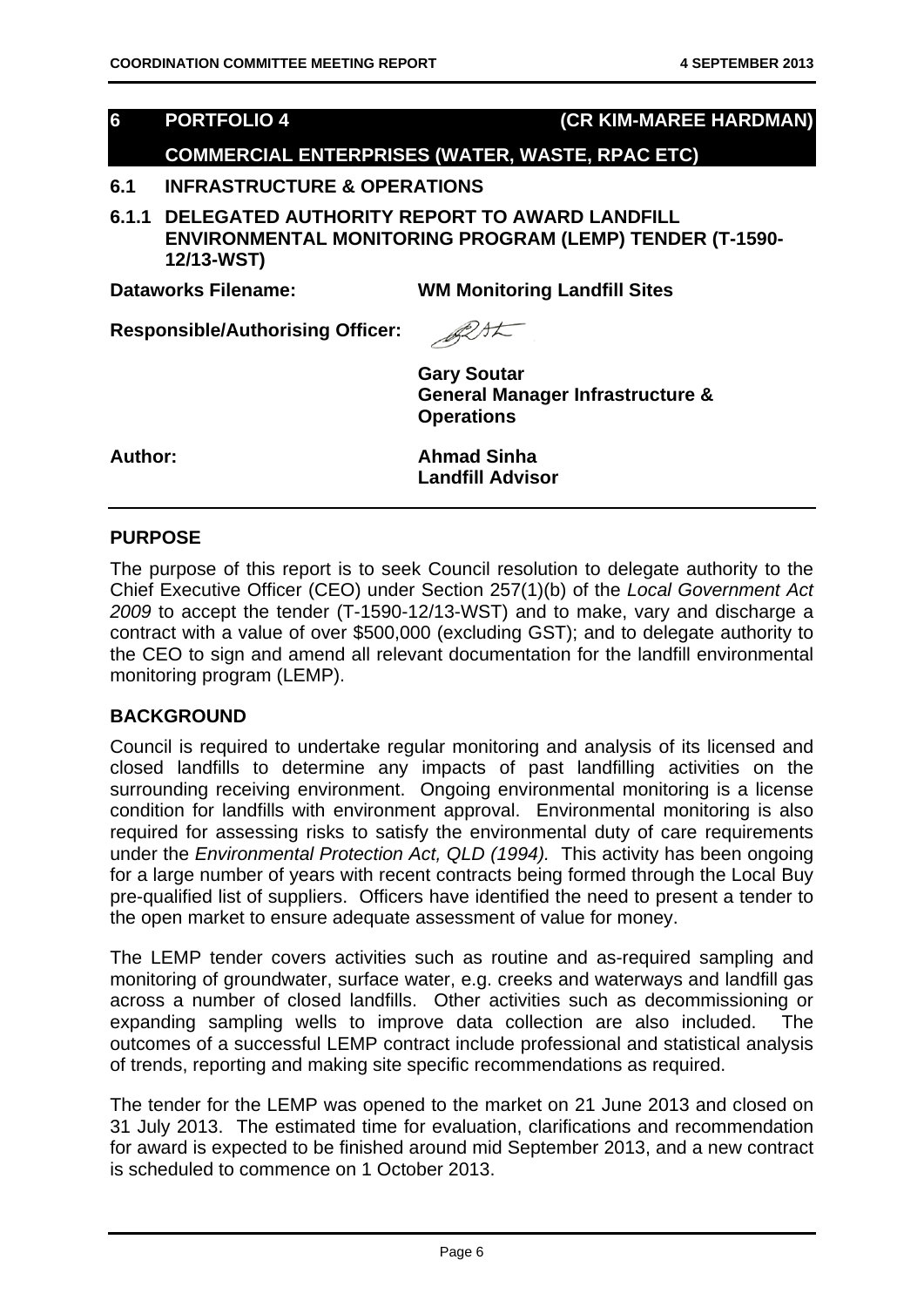This LEMP contract is for a 3-year term with the option to extend for a further additional period of 2 one year periods not exceeding a maximum term of 5 years.

#### **ISSUES**

- The LEMP is Council's primary environmental monitoring, due diligence and reporting mechanism and is a mandatory requirement under Council's environment approvals (EA) for licensed waste facilities.
- The tender needs to be awarded to the successful contractor by mid September 2013 in order for contract mobilisation to be completed as the existing contract is due to expire on 30 September 2013.
- If a delay in contract is encountered, provision will need to be made to ensure the extension of the current contract.

#### **STRATEGIC IMPLICATIONS**

#### **Legislative Requirements**

The following legislation is relevant to this project:

- *Environmental Protection Act 1994*
- *Environmental Protection Regulation 2008*
- *Work Health and Safety Act 2011*
- *Work Health and Safety Regulation 2011*
- *Petroleum and Gas (safety production) Act 2004*

#### **Risk Management**

The LEMP needs to be undertaken by a contractor with relevant previous experience and demonstrated success. Notification to the Department of Environment and Heritage Protection QLD is part of this contract, which requires professional analysis and provisions of recommendations to mitigate and manage environmental and safety related risks.

#### **Financial**

By tendering out the LEMP contract to the open market, Council is satisfying the value-for-money provisions in the *Local Government Act* through the competitive bid process. The budget for the LEMP is derived from the landfill remediation separate charge and there is \$476,607 allocated for this purpose in the 2013/14 financial year. A similar budget will need be provided as an ongoing contractual commitment in the 2014/15 and 2015/16 financial years and beyond for a further 2 years if the contract is extended to its maximum term.

#### **Environmental**

Environmental monitoring is a requirement of the EA for licensed landfills and environmental duty of care responsibilities as stated in the *Environmental Protection Act, QLD (1994)* for other closed landfills.

#### **Alignment with Council's Policy and Plans**

This project supports the RCC Community Plan for a healthy natural environment to protect our natural environment by restoring degraded landscapes, contaminated land and managing fire, pets and other hazards.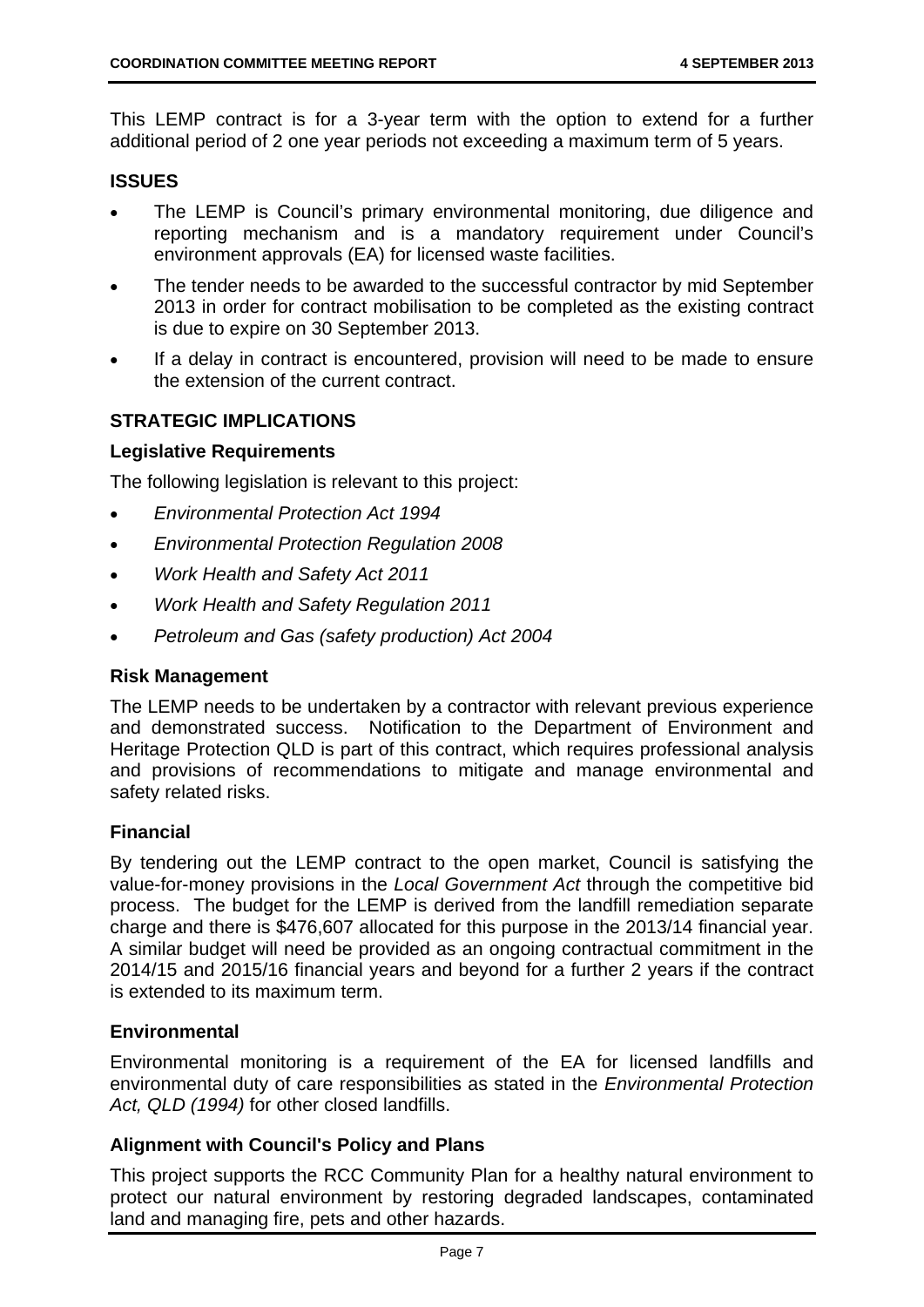#### **CONSULTATION**

The tender documents were prepared in consultation with the Contract Management Services Unit (CMSU) of Council.

#### **OPTIONS**

- Award the contract under delegated authority to the Chief Executive Officer.
- Continue the existing contract extension under Local Buy, but this may not ensure adequate assessment of value of money.

#### **OFFICER'S/COMMITTEE RECOMMENDATION**

**Moved by: Cr K Hardman Seconded by: Cr M Edwards** 

**That Council resolve to delegate authority to the Chief Executive Officer under section 257(1)(b) of the** *Local Government Act 2009* **to:**

- **1. Accept the tender and award a contract with a value over \$500,000 (excluding GST) for the Provision of a Preferred Supplier for Landfill Environmental Monitoring Program (LEMP) as contract T-1590-12/13-WST;**
- **2. Make, vary and discharge the contract in accordance with the agreed contract terms for any changes; and**
- **3. Sign and amend all relevant documentation.**

#### **CARRIED 10/0**

Cr Williams was not connected to the meeting when the motion was put.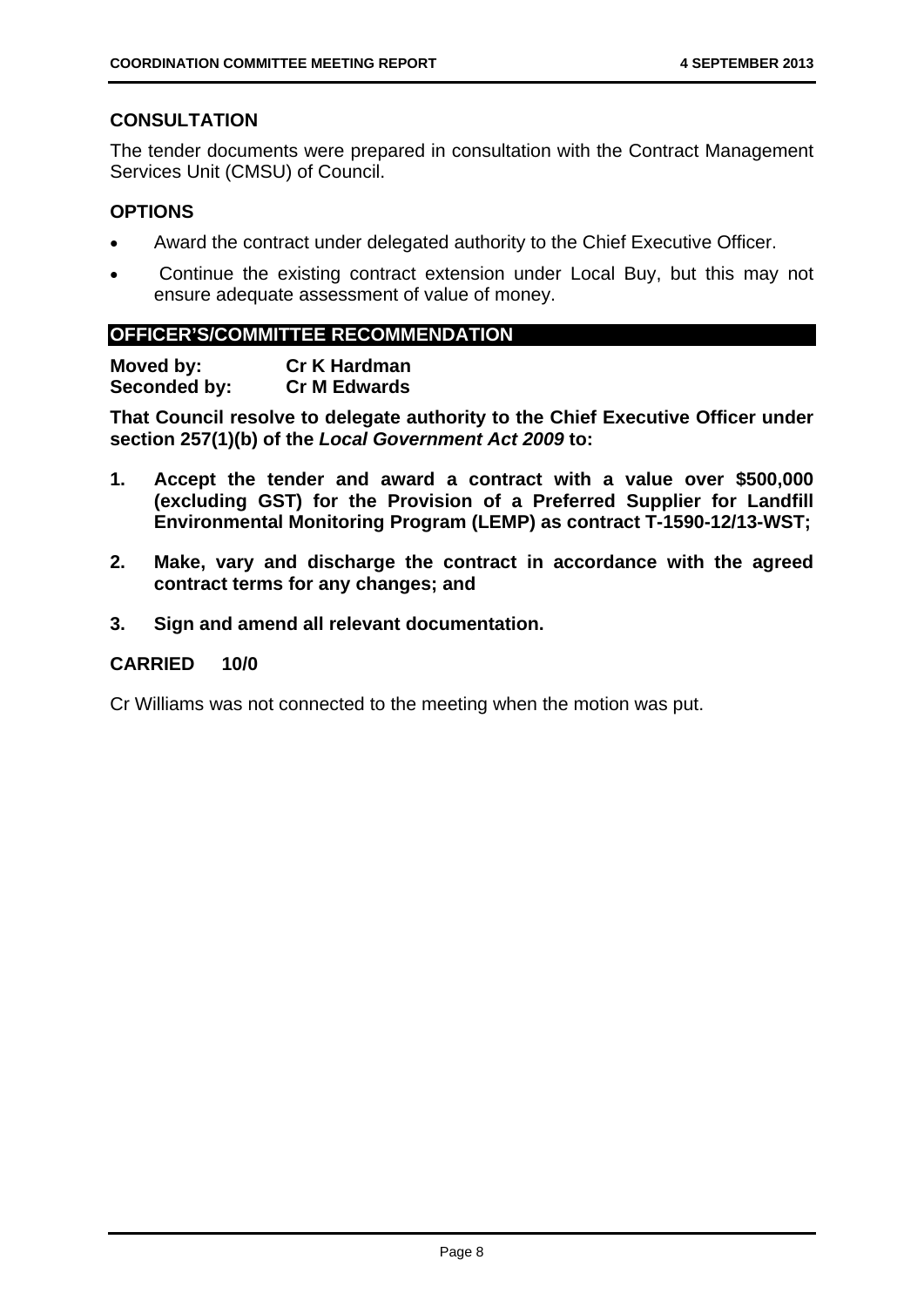#### **6.1.2 DELEGATED AUTHORITY FOR THE COLLECTION, TRANSPORTATION AND DISPOSAL OF GRIT AND SCREENINGS WASTE FROM REDLAND CITY COUNCIL'S 5 MAINLAND AND 2 ISLAND WASTEWATER TREATMENT PLANTS**

**Dataworks Filename: T-1645-12/13-RWW** 

**Responsible/Authorising Officer:** 

Best

**Gary Soutar General Manager Infrastructure and Operations** 

Author: Matthew Worrall **Principal Adviser Projects** 

#### **PURPOSE**

Redland City Council's (RCC) Water & Waste Operations seeks Council resolution to delegate authority to the Chief Executive Officer (CEO), under Section 257(1)(b) of the *Local Government Act 2009*, to accept the tender (T-1645-12/13-RWW) and to make, vary and discharge a contract with a value over \$500,000 (including GST): and to delegate authority to the CEO to sign and amend all relevant documentation.

#### **BACKGROUND**

The current arrangement with JJ Richards & Sons Pty Ltd for the provision of services for the collection, transportation and off-site disposal of grit and screenings waste from Council's 5 mainland and 2 North Stradbroke Island (NSI) wastewater treatment plants (WWTPs) has been in place for 3 years and is due to expire on 31 October 2013.

In line with sections 173(3), 175 and 177 of the *Local Government (Finance, Plans and Reporting) Regulation 2010*, Council invited tenders for the collection, transportation and off-site disposal of grit and screenings waste generated at the 5 mainland and 2 island WWTPs.

Tender documentation was developed in accordance with section 104 *Financial Management Systems, subsection (3) Sound Contracting Principles of the Local Government Act 2009* with the objective of obtaining submissions from suitable individuals or entities who could demonstrate the ability to provide value for money and adequate capacity and capability to undertake the waste collection and disposal services from RCC's WWTPs.

Tenders were required to demonstrate adequate capacity to service all WWTPs on a regular basis. Alternative offers were accepted, but only where submitted with a conforming offer. No part offers and no joint offers were accepted.

### **ISSUES**

The timing of this delegation is critical due to a number of factors including:

1. the tender needs to be awarded to the successful contractor by the end of September 2013 in order for contract mobilisation to be completed in time for the expiration of the existing contract on 31 October 2013;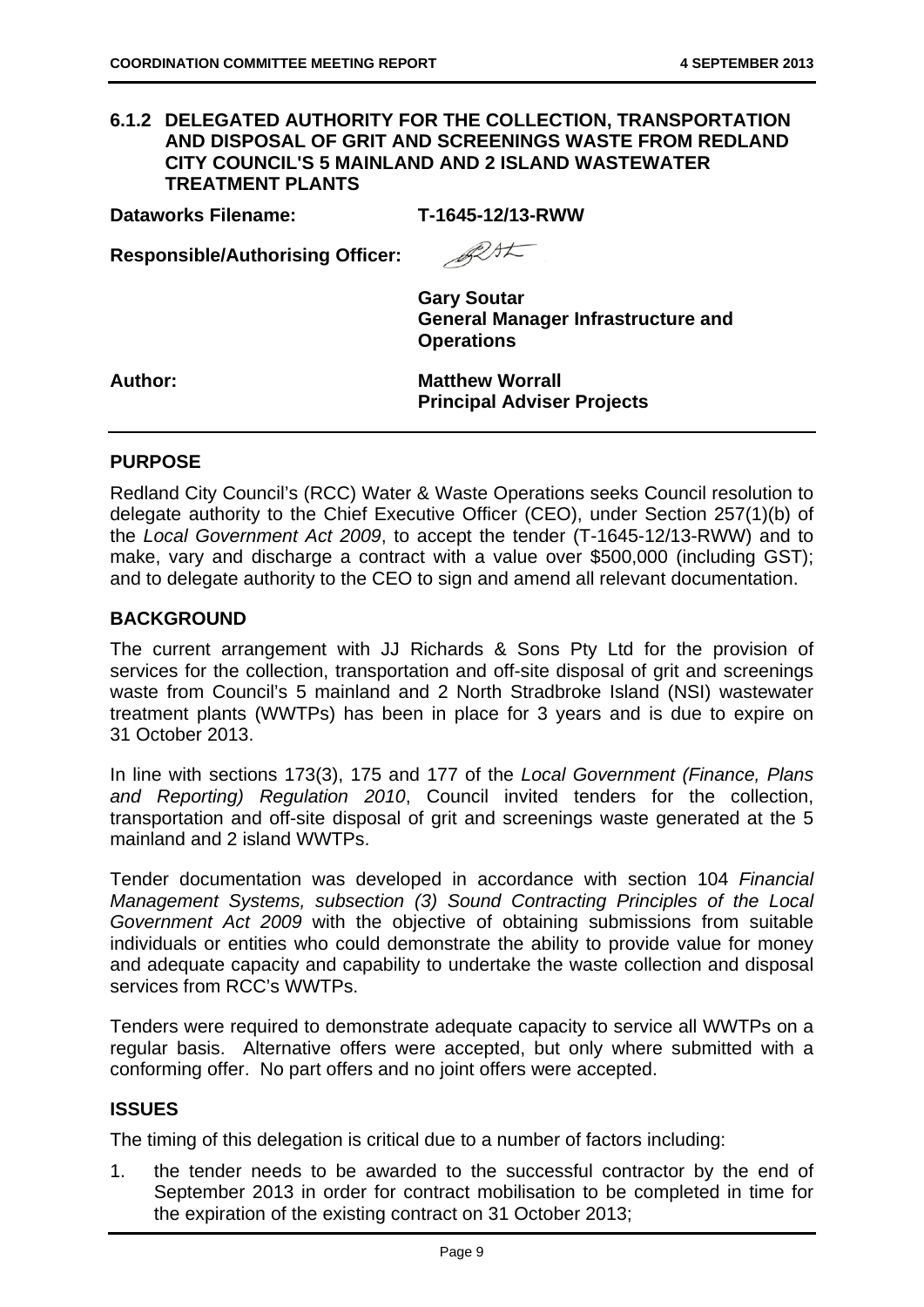2. timely execution of the contract is essential to maintain consistent operations at the WWTPs, and ensure the grit and screenings waste is removed from the plants in a safe and appropriate manner.

#### **STRATEGIC IMPLICATIONS**

#### **Legislative Requirements**

The effective and efficient operation of Council's WWTPs is required to achieve compliance with the *Environmental Protection Act 1994*, Council's obligations under the WWTP development approvals and DEHP regulations, particularly relating to the management, tracking and control of prohibited or regulated waste.

#### **Risk Management**

Appointing suitably qualified and experienced contractors to collect, transport and dispose of the grit and screenings waste ensures Council complies with the intent of the *Environmental Protection Act 1994*, WWTP development approvals and the requirements of DEHP regarding the safe transportation and disposal of regulated waste.

#### **Financial**

RCC's Water & Waste Operations has allocated sufficient budget in the 2013/2014 budget for this essential service, and appropriate budget commitments will be provided for the remainder of the contract term within the RCC Water & Waste Operations budget.

#### **People**

There are no implications for staff associated with this proposal. WWTP operations will remain consistent during the contract transition period.

#### **Environmental**

Council must undertake all reasonable and practical measures to prevent and/or minimise the likelihood of environmental harm caused by the operation of its WWTPs. Reasonable and practical measures include the implementation of sitebased management plans which address operating procedures, emergency response and hazardous waste collection processes.

#### **Social**

There are no social implications associated with this proposal.

#### **Alignment with Council's Policy and Plans**

This contract aligns to Council's Corporate Plan as follows:

- 2. Green Living
	- 2.8 Implement Council's waste management strategy by applying best practice principles in pricing, public awareness, resource management, recycling and recovery.
	- 2.9 Protect our community and the natural environment by managing environmental harm and nuisance caused by industry, business, development from past and present activities.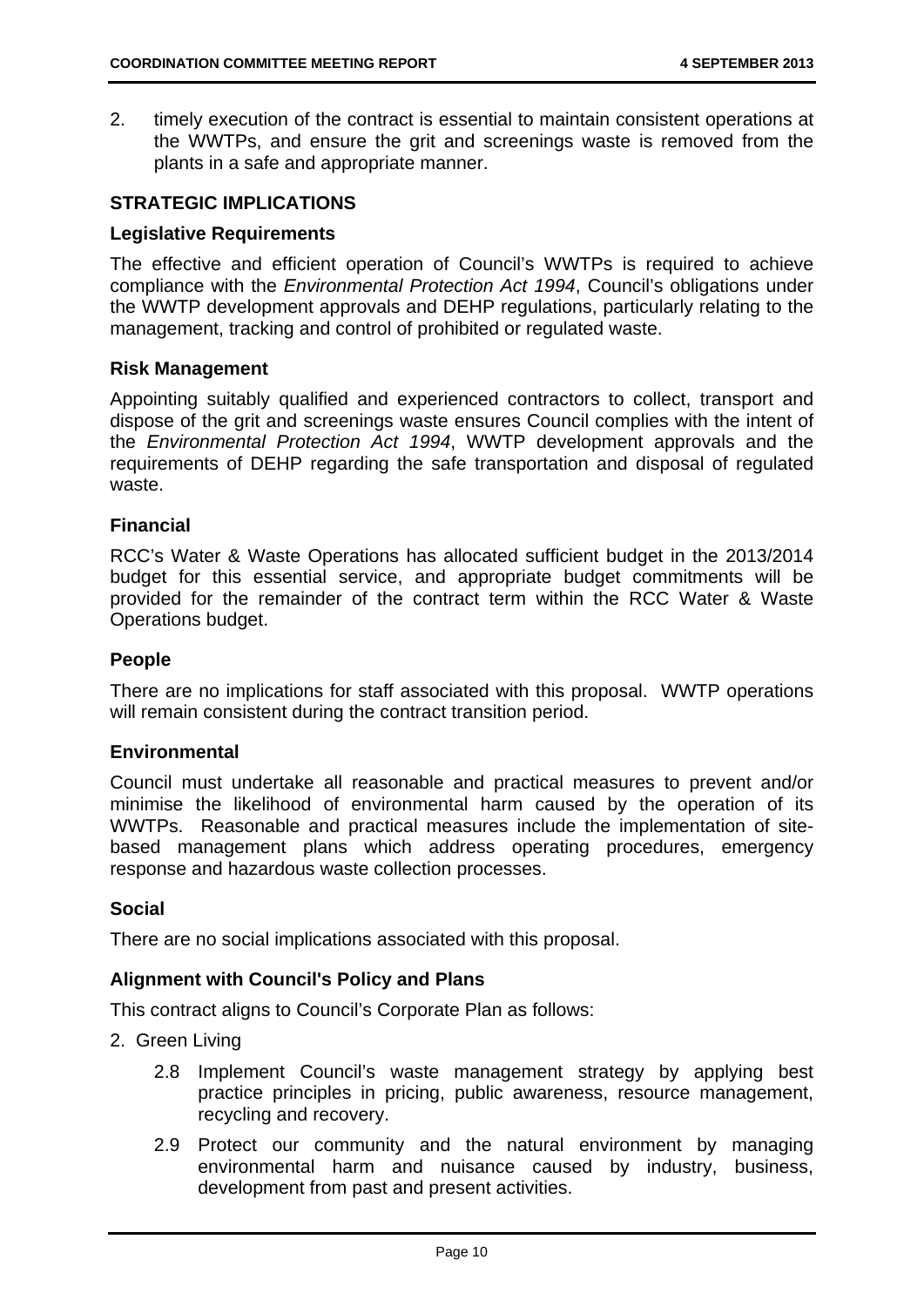- 9. An efficient and effective organisation
	- 9.7 Develop our procurement practices to increase value for money within an effective governance framework.

# **CONSULTATION**

Consultation and evaluation of this tender process included the following officers:

- Group Manager Water & Waste Operations
- Treatment Supervisor Water & Waste Operations
- Principal Advisor Projects Water & Waste Operations
- Senior Process Engineer Water & Waste Infrastructure
- Service Manager Procurement Operations
- Senior Procurement Officer
- DRA Safety Specialists (external consultants to review safety documentation).

# **OPTIONS**

No alternative options are proposed for this arrangement.

# **OFFICER'S/COMMITTEE RECOMMENDATION**

**Moved by: Cr K Hardman Seconded by: Cr J Talty** 

**That Council resolve to delegate authority to the Chief Executive Officer, under Section 257(1)(b) of the** *Local Government Act 2009* **to:** 

- **1. Accept the tender and award a contract with a value over \$500,000 (including GST); for the collection, transportation and disposal of grit and screenings waste from RCC's 5 mainland and 2 NSI WWTPs, as contract T-1645-12/13-RWW;**
- **2. Make, vary and discharge the contract in accordance with the agreed contract terms and conditions; and**
- **3. Sign and amend all relevant documentation.**

## **CARRIED 10/0**

Cr Williams was not connected to the meeting when the motion was put.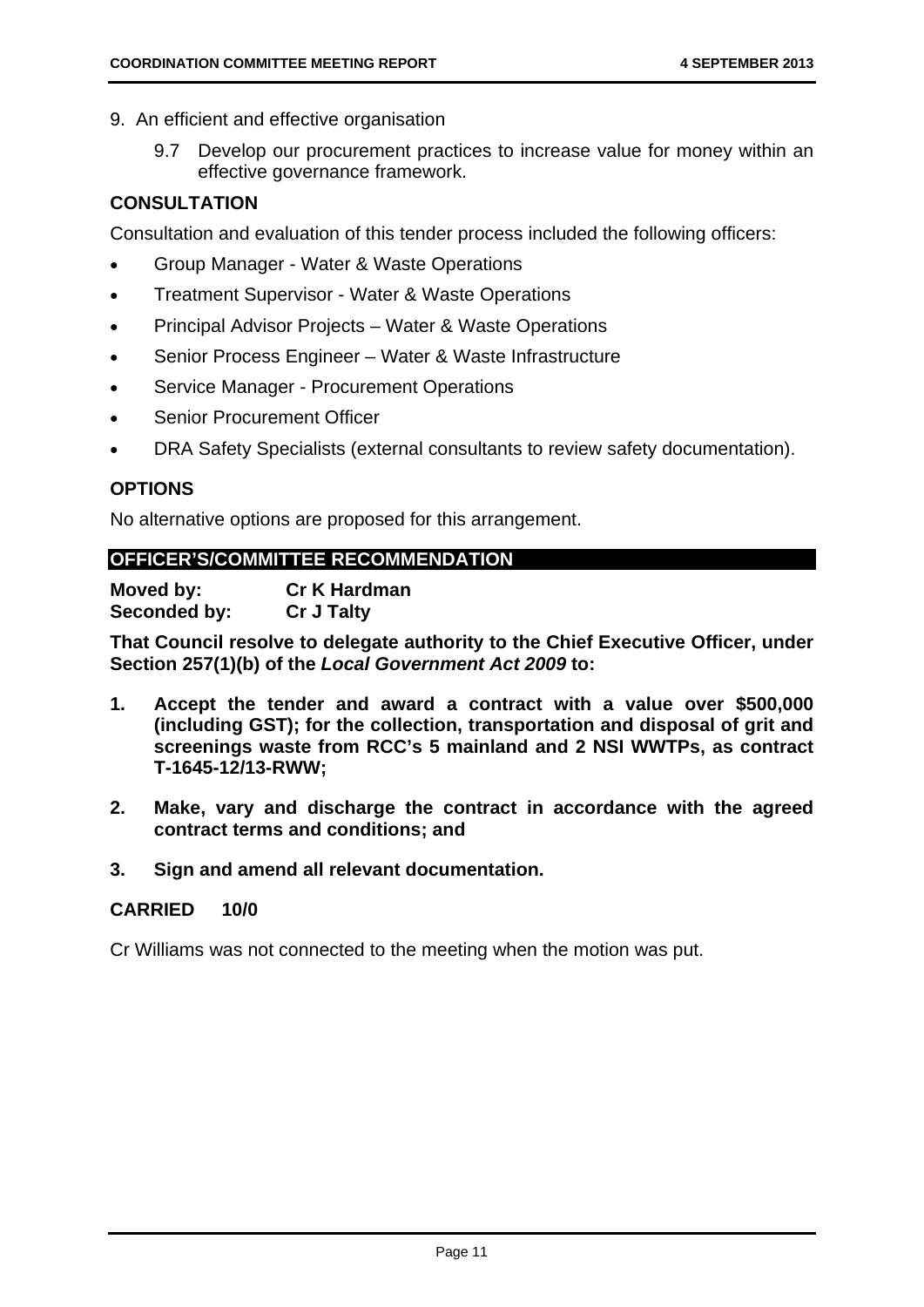# **7 PORTFOLIO 6 (CR MARK EDWARDS)**

# **CORPORATE SERVICES**

#### **7.1 OFFICE OF CEO**

**7.1.1 CARRYOVER BUDGET REVIEW 2012/13 TO 2013/14** 

**Dataworks Filename: FM Carryover Budget Review** 

**Attachment: Carryover Budget Review**



**Authorising Officer:** 

**Bill Lyon Chief Executive Officer** 

**Chief Financial Officer** 

**Responsible Officer: Gavin Holdway** 

Author: **Katharine McCarthy Budget and Systems Accountant** 

# **PURPOSE**

This report outlines the items requiring to be carried over financial years from 2012/13 to 2013/14 and presents the revised budgeted position of Council along with its financial sustainability position with the addition of these carryover submissions to the originally adopted 2013/14 budget.

Attached to this report are the following details:

- Revised 2013/14 Budgeted Statement of Cash Flows,
- Revised 2013/14 Budgeted Statement of Financial Position (Balance Sheet),
- Revised 2013/14 Operating Statements, Capital Funding and Other Items,
- Revised 2013/14 Statement of Comprehensive Income,
- Revised Key Performance Indicators (KPIs) for 2013/14,

It is proposed that Council resolve to adopt the revised budget for 2013/14 at Redland City Council (RCC) consolidated level. In addition to this and in accordance with the *Local Government Regulation 2012*, it is proposed that Council resolve to adopt the Redland Water and RedWaste financial statements that are presented in the attached documentation. The relevant pages are outlined within the Officer's Recommendation in this report.

### **BACKGROUND**

Council adopted its 2013/14 budget at the Special Meeting on 27 June 2013. Prior to that, at the Third Quarter Budget Review, there were a number of items identified as being required to be carried over to the new financial year to enable their completion. Further projects have been identified since the Third Quarter Budget Review as requiring funds to be carried over. In all, there are around 60 projects incomplete at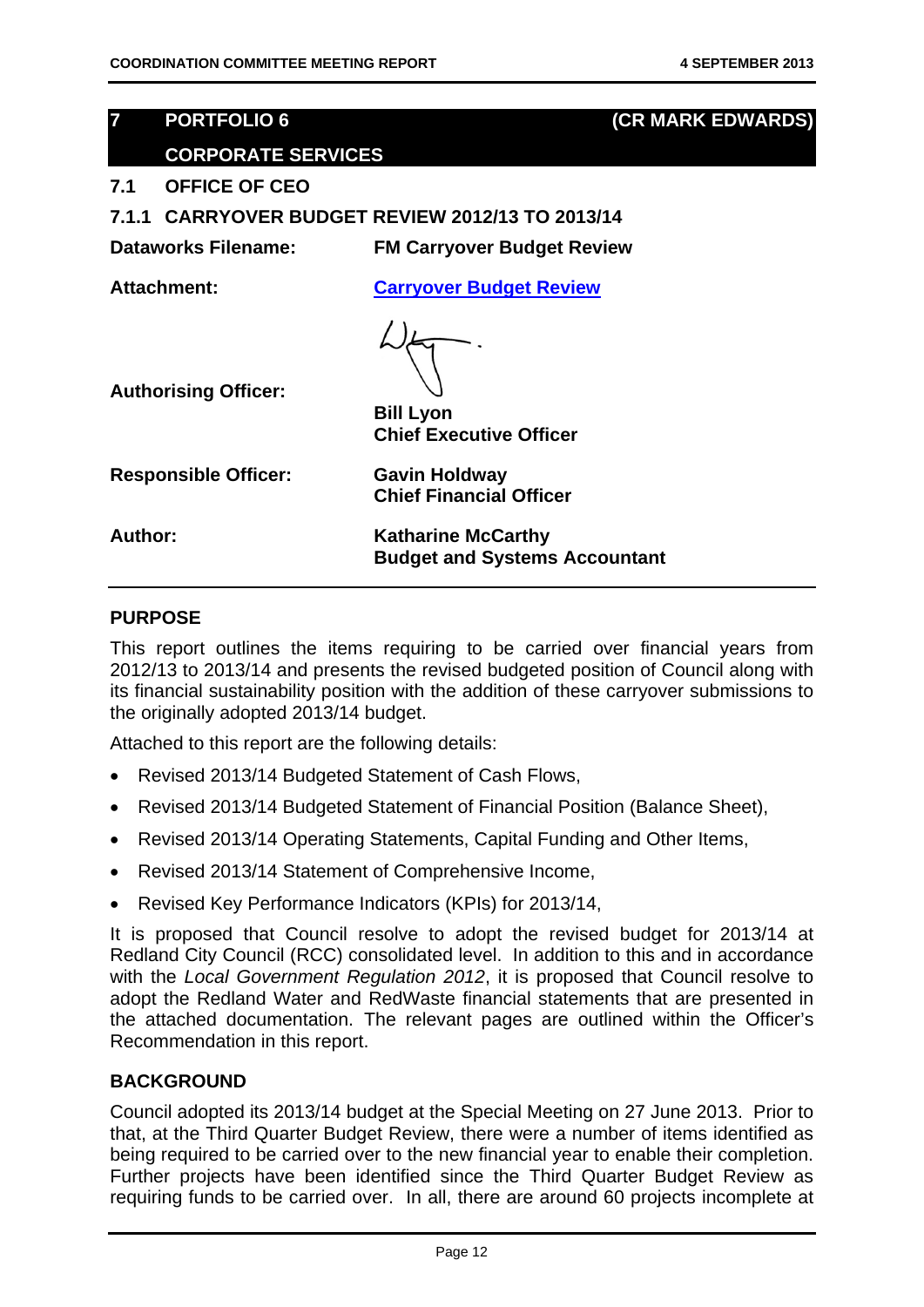the end of 2012/13 amounting to approximately \$6.6m in capital expenditure to be added to the adopted 2013/14 budget.

#### **ISSUES**

The proposed variations to the 2013/14 budget are outlined in the financial statements included in the attachment.

#### **STRATEGIC IMPLICATIONS**

#### **Legislative Requirements**

This proposed budget review is in alignment with the *Local Government Act 2009* and the *Local Government Regulation 2012*.

#### **Risk Management**

Nil

#### **Financial**

This recommendation requires a change to the current year's adopted budget and the accompanying attachments outline the major movements surrounding this review as well as the projected financial statements forecast to 30th June 2014.

This proposed budget review forecast will decrease the cash holding position for the year ending 30th June 2014 by \$6.643m, which relates primarily to the carryover of \$6.6m from the 2012/13 capital program.

This proposed budget review indicates that Council's forecast surplus will decrease slightly from \$317k to \$300k for the financial year ending 2013/14. This small change is due some expenditure relating to operating grants received.

#### **People**

Nil

#### **Environmental**

Nil

#### **Social**

Nil

#### **Alignment with Council's Policy and Plans**

#### **9. An efficient and effective organisation**

Council is well respected and seen as an excellent organisation which manages resources in an efficient and effective way

- 9.5 Ensure robust long term financial planning is in place to protect the financial sustainability of Council
- 9.7 Develop our procurement practices to increase value for money within an effective governance framework

# **CONSULTATION**

Group managers in consultation with the Executive Leadership Group (ELG) undertook the development of this budget review.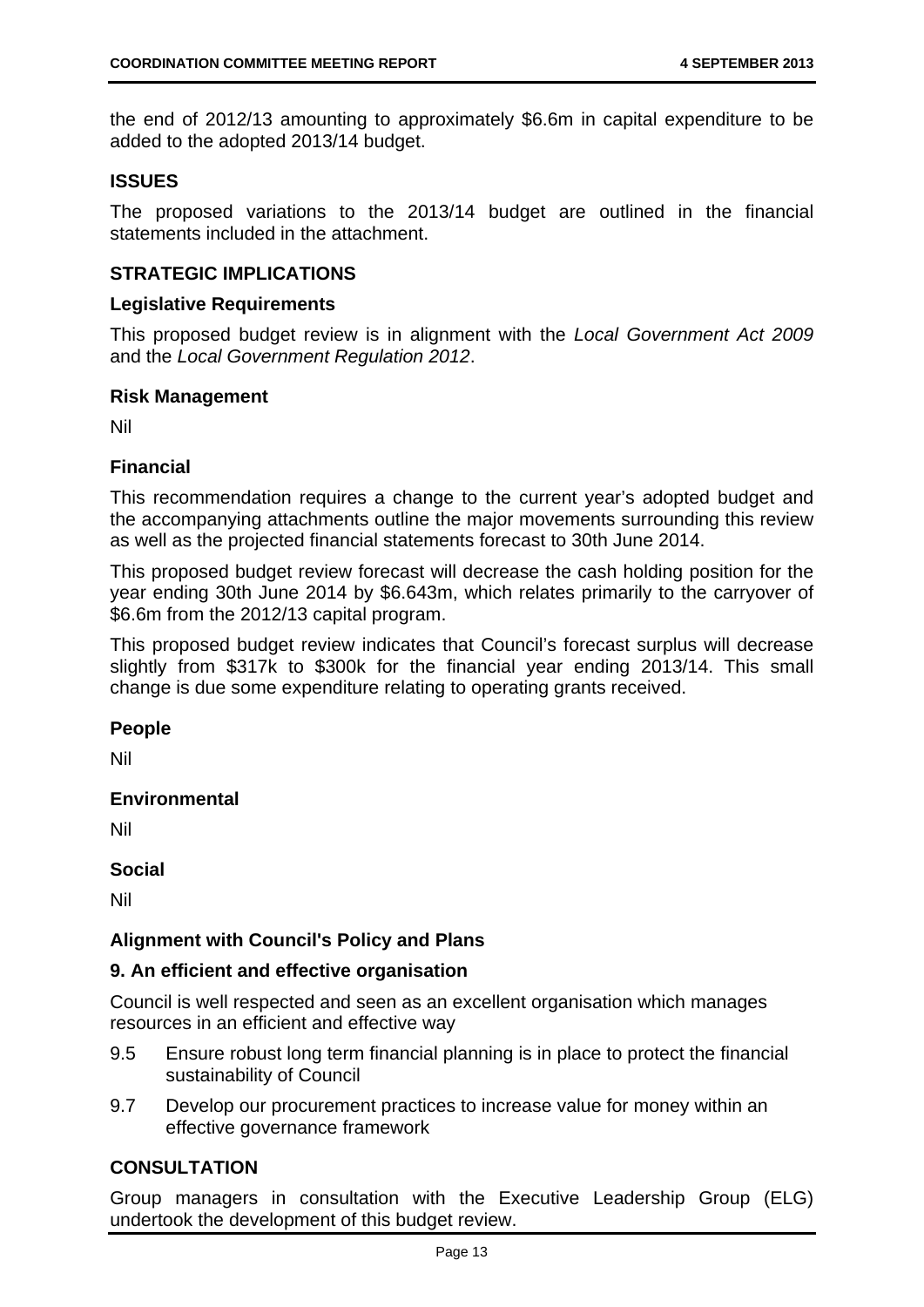#### **OPTIONS**

- 1. Adopt the Revised Budget for 2013/14 at Redland City Council consolidated level which refers to the following (refer attachment):
	- a) RCC Budgeted Statement of Cash flows page 2;
	- b) RCC Statement of Financial Position (Balance Sheet) page 3;
	- c) RCC Operating and Capital Funding Statement page 4;
	- d) RCC Statement of Comprehensive Income page 1; and

To meet the requirements of the *Local Government Regulation 2012*, adopt the RedWaste and Redland Water Operating and Capital Funding Statements (pages 9 and 10).

2. Not adopt the revised budget for 2013/14 as presented in the Officer's Recommendation.

#### **OFFICER'S/COMMITTEE RECOMMENDATION**

| Moved by:    | <b>Cr M Edwards</b> |
|--------------|---------------------|
| Seconded by: | <b>Cr K Hardman</b> |

**That Council resolve as follows:** 

- **1. To adopt the revised budget for 2013/14 at Redland City Council consolidated level. This refers to adopting the following in the attached financial statements:** 
	- **a. RCC Budgeted Statement of Cash Flows page 2;**
	- **b. RCC Statement of Financial Position (Balance Sheet) page 3;**
	- **c. RCC Operating and Capital Funding Statement page 4;**
	- **d. RCC Statement of Comprehensive Income page 1; and**
- **2. To meet the requirements of the** *Local Government Regulation 2012***, to adopt the Redland Water and RedWaste Operating and Capital Funding Statement – pages 9 and 10 of the attached financial statements.**

#### **CARRIED 10/0**

Cr Williams was not connected to the meeting when the motion was put.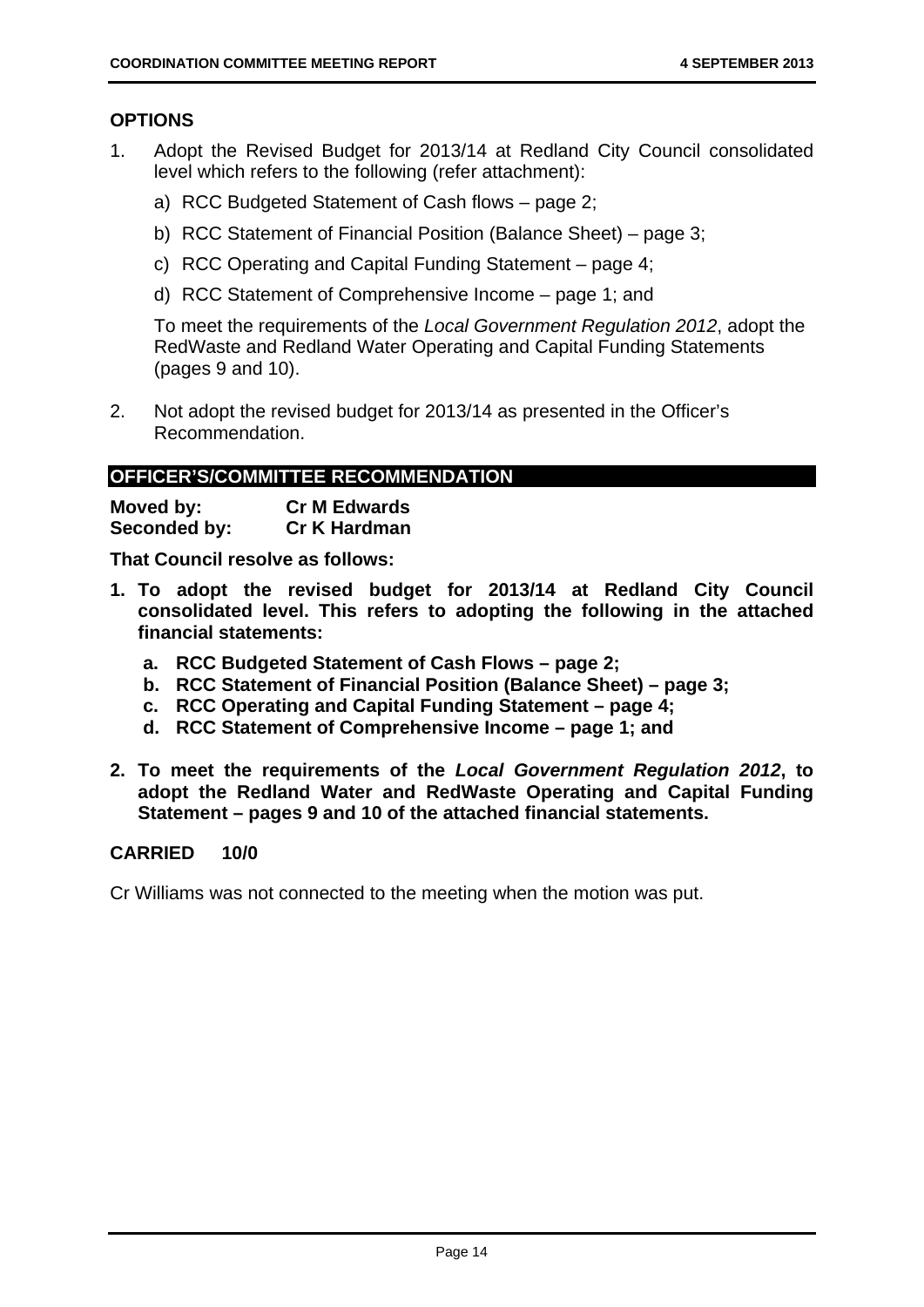# **8 PORTFOLIO 7 (CR JULIE TALTY)**

# **PLANNING & DEVELOPMENT**

#### **8.1 COMMUNITY & CUSTOMER SERVICES**

**8.1.1 DECISIONS MADE UNDER DELEGATED AUTHORITY FOR CATEGORY 1, 2 AND 3 DEVELOPMENT APPLICATIONS** 

**Dataworks Filename: Reports to Coordination Committee - Portfolio 7 Planning and Development** 

**Responsible/Authorising Officer:** 

**Louise Rusan General Manager Community & Customer Services** 

**Author: Kerri Lee** 

**Business Support Officer, Development Assessment** 

#### **PURPOSE**

The purpose of this report is for Council to note that the decisions listed below were made under delegated authority for Category 1, 2 and 3 development applications.

This information is provided for public interest.

### **BACKGROUND**

At the General Meeting of 27 July, 2011, Council resolved that development assessments be classified into the following four Categories:

Category 1 – Minor Complying Code Assessments & associated administrative matters, including correspondence associated with the routine management of all development applications;

Category 2 – Complying Code Assessments & Minor Impact Assessments;

Category 3 – Moderately Complex Code & Impact Assessments; and

Category 4 – Major and Significant Assessments.

The applications detailed in this report have been assessed under:-

- Category 1 criteria defined as complying code assessable applications, including building works assessable against the planning scheme, and other applications of a minor nature.
- Category 2 criteria defined as complying code assessable and compliance assessable applications, including operational works, and Impact Assessable applications without submissions of objection. Also includes a number of process related delegations, including issuing planning certificates, approval of works on and off maintenance and the release of bonds, and all other delegations not otherwise listed.
- Category 3 criteria that are defined as applications of a moderately complex nature, generally mainstream impact assessable applications and code assessable applications of a higher level of complexity. Impact applications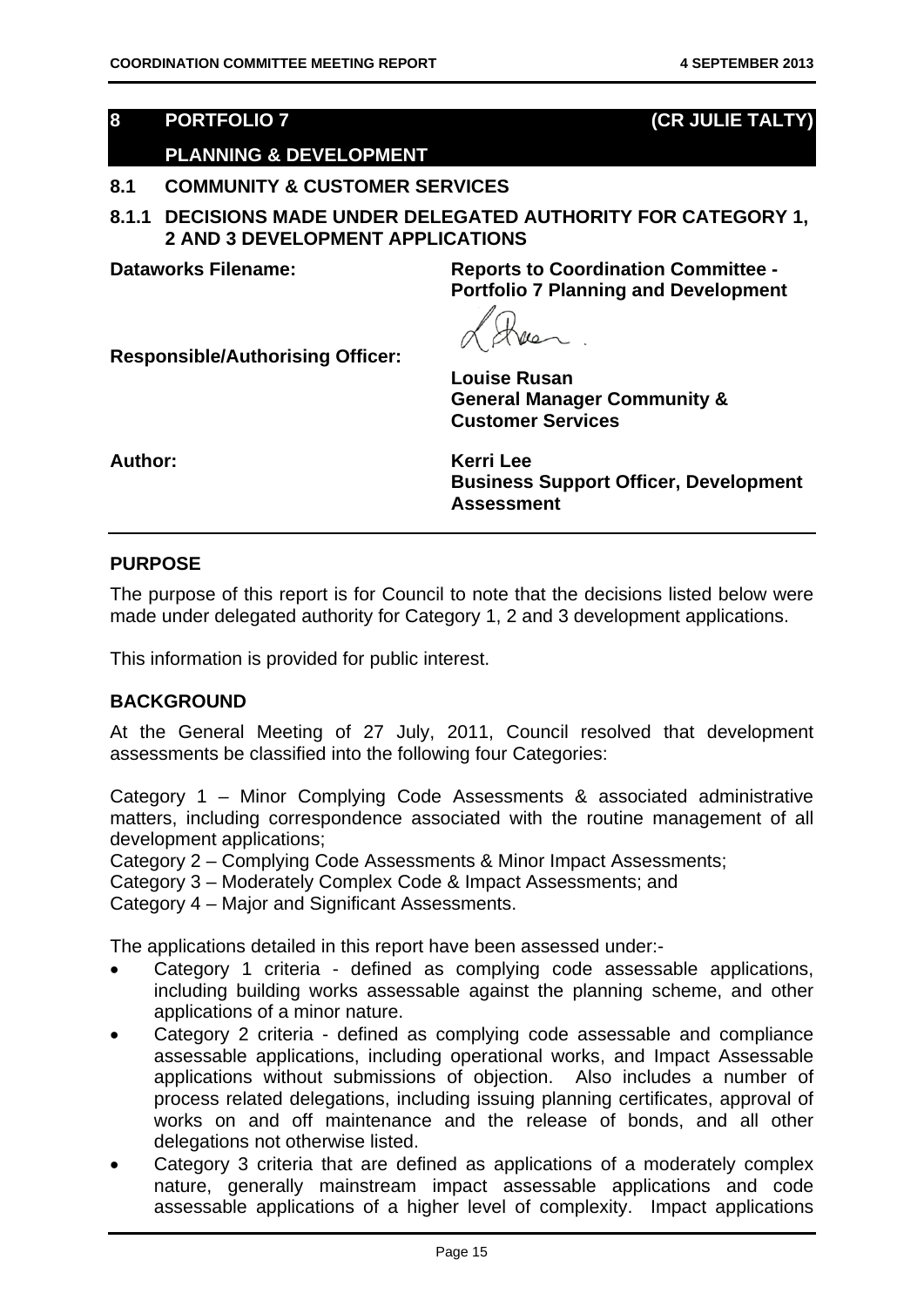may involve submissions objecting to the proposal readily addressable by reasonable and relevant conditions. Both may have minor level aspects outside a stated policy position that are subject to discretionary provisions of the Planning Scheme. Applications seeking approval of a plan of survey are included in this category. Applications can be referred to Development and Community Standards Committee for a decision.

#### **CATEGORY 1**

- 1. Concurrence Agency Response issued on 31 July, 2013 for design and siting for a dwelling house at 121-129 Bunker Road, Victoria Point. Mr Matthew A. Dixon. (BWP001864)
- 2. Concurrence Agency Response issued on 1 August, 2013 for design and siting for a dwelling house at 41-43 King Street, Thornlands. Javica Pty Ltd. (BWP001865)
- 3. Concurrence Agency Response issued on 8 August, 2013 for design and siting for a dwelling house at 17 Orana Esplanande, Victoria Point. Antech Constructions Pty Ltd. (BWP001878)
- 4. Concurrence Agency Response issued on 9 August, 2013 for design and siting for a dwelling house at 31-39A King Street, Thornlands. Mrs Joanne D. Middleton. (BWP001880)
- 5. Concurrence Agency Response issued on 9 August, 2013 for design and siting for a dwelling house at 31-39A King Street, Thornlands. Mrs Joanne D. Middleton. (BWP001881)
- 6. Concurrence Agency Response issued on 13 August, 2013 for design and siting for a dwelling house at 6 Hillcrest Street, Wellington Point. Antech Constructions Pty Ltd. (BWP001892)
- 7. Concurrence Agency Response issued on 15 August, 2013 for design and siting for a secondary dwelling at 14 Prescoter Drive, Victoria Point. Mr Sybrand S. Balk and Mrs Heather A. Balk. (BWP001894)
- 8. Concurrence Agency Response issued on 31 July, 2013 for design and siting for a domestic outbuilding at 9 Vedson Street, Birkdale. Mr Gerald D. Muirhead. (BWP001861)
- 9. Concurrence Agency Response issued on 6 August, 2013 for design and siting for a domestic outbuilding at 21 Firtree Street, Capalaba. Mr Nicholas D. Johnston. (BWP001873)
- 10. Concurrence Agency Response issued on 2 August, 2013 for design and siting for a carport at 20 Downey Street, Ormiston. DBR Building Certification. (BWP001871)
- 11. Concurrence Agency Response issued on 2 August, 2013 for design and siting for a carport at 13 Kunden Street, Thorneside. DBR Building Certification. (BWP001872)
- 12. Concurrence Agency Response issued on 2 August, 2013 for design and siting for a carport at 61 Alexandra Circuit, Alexandra Hills. Mr Mogamat S. Salie. (BWP001869)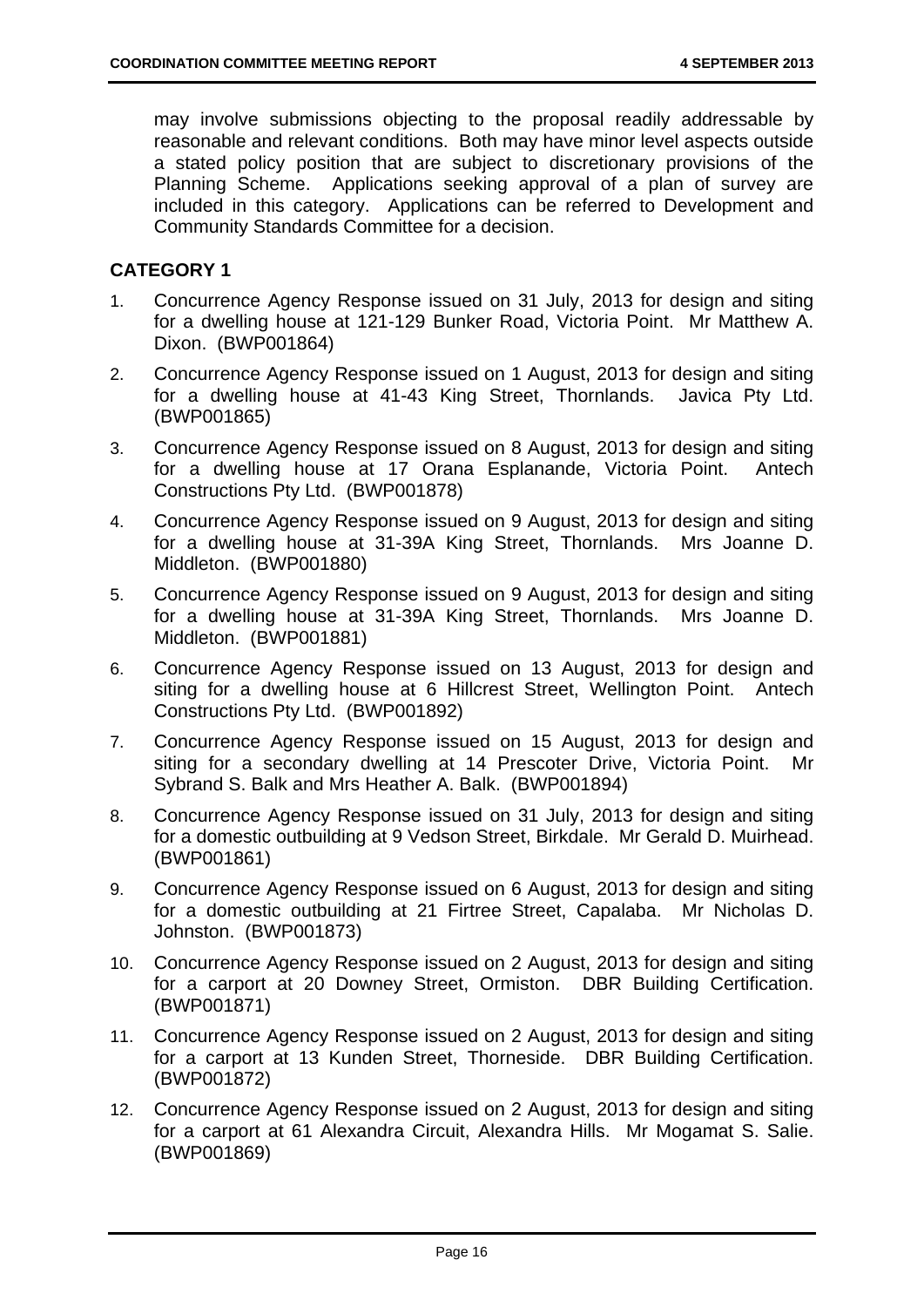- 13. Concurrence Agency Response issued on 13 August, 2013 for design and siting for a carport at 14 Emerald Street, Alexandra Hills. Mr David R. Butcher and Mrs Zlata Butcher. (BWP001879)
- 14. Concurrence Agency Response issued on 15 August, 2013 for design and siting for a carport at 2 Eastern Court, Wellington Point. Adept Building Approvals. (BWP001893)
- 15. Concurrence Agency Response issued on 15 August, 2013 for design and siting for a carport at 9 Kiernan Street, Redland Bay. The Certifier Pty Ltd. (BWP001887)
- 16. Concurrence Agency Response issued on 15 August, 2013 for design and siting for a carport at 23 Anne Street, Alexandra Hills. Strickland Certification Pty Ltd. (BWP001883)
- 17. Concurrence Agency Response issued on 2 August, 2013 for design and siting for 2 x carports at 11 Hooper Street, Birkdale. Ms Jane Dewar and Mr Brett R. Franklin. (BWP001867)
- 18. Concurrence Agency Response issued on 2 August, 2013 for design and siting for a shed at 4 Stovold Place, Alexandra Hills. Design Build Regulate Pty Ltd. (BWP001862)
- 19. Concurrence Agency Response issued on 2 August, 2013 for design and siting for a shed at 7 Vista Court, Capalaba. Mr Colin Rosewall and Ms Cherie Rosewall. (BWP001876)
- 20. Concurrence Agency Response issued on 5 August, 2013 for design and siting for a shed at 10 Simon Street, Victoria Point. Design Build Regulate Pty Ltd. (BWP001846)
- 21. Concurrence Agency Response issued on 16 August, 2013 for design and siting for a garage at 1 Eckersly Street, Ormiston. Strickland Certification Pty Ltd. (BWP001884)
- 22. Concurrence Agency Response issued on 2 August, 2013 for design and siting for domestic additions at 302 Bloomfield Street, Cleveland. All Approvals Pty Ltd. (BWP001874)
- 23. Concurrence Agency Response issued on 5 August, 2013 for a dwelling house at 19 Kidman Circuit, Thornlands. Bartley Burns Certifiers and Planners. (BWP001868)
- 24. Development Permit issued on 7 August, 2013 for building works approval assessed against the Redlands Planning Scheme for a domestic outbuilding at 13 Lewisham Court, Birkdale. Mr W.E. Wintle and Ms F.A. Rabbiosi. (BWP001860)
- 25. Development Permit issued on 5 August, 2013 for building works approval assessed against the Redlands Planning Scheme for a domestic outbuilding at 9 Koala Place, Capalaba. The Certifier Pty Ltd. (BWP001765)
- 26. Development Permit issued on 1 August, 2013 for building works approval assessed against the Redlands Planning Scheme for a domestic outbuilding at 55-57 Thomas Street, Birkdale. Magical Home Improvements. (BWP001858)
- 27. Compliance Certificate issued on 8 August, 2013 in association with landscaping works for a multiple dwelling x 4 at 9 Homer Street, Cleveland. intelliDraft. (OPW001509)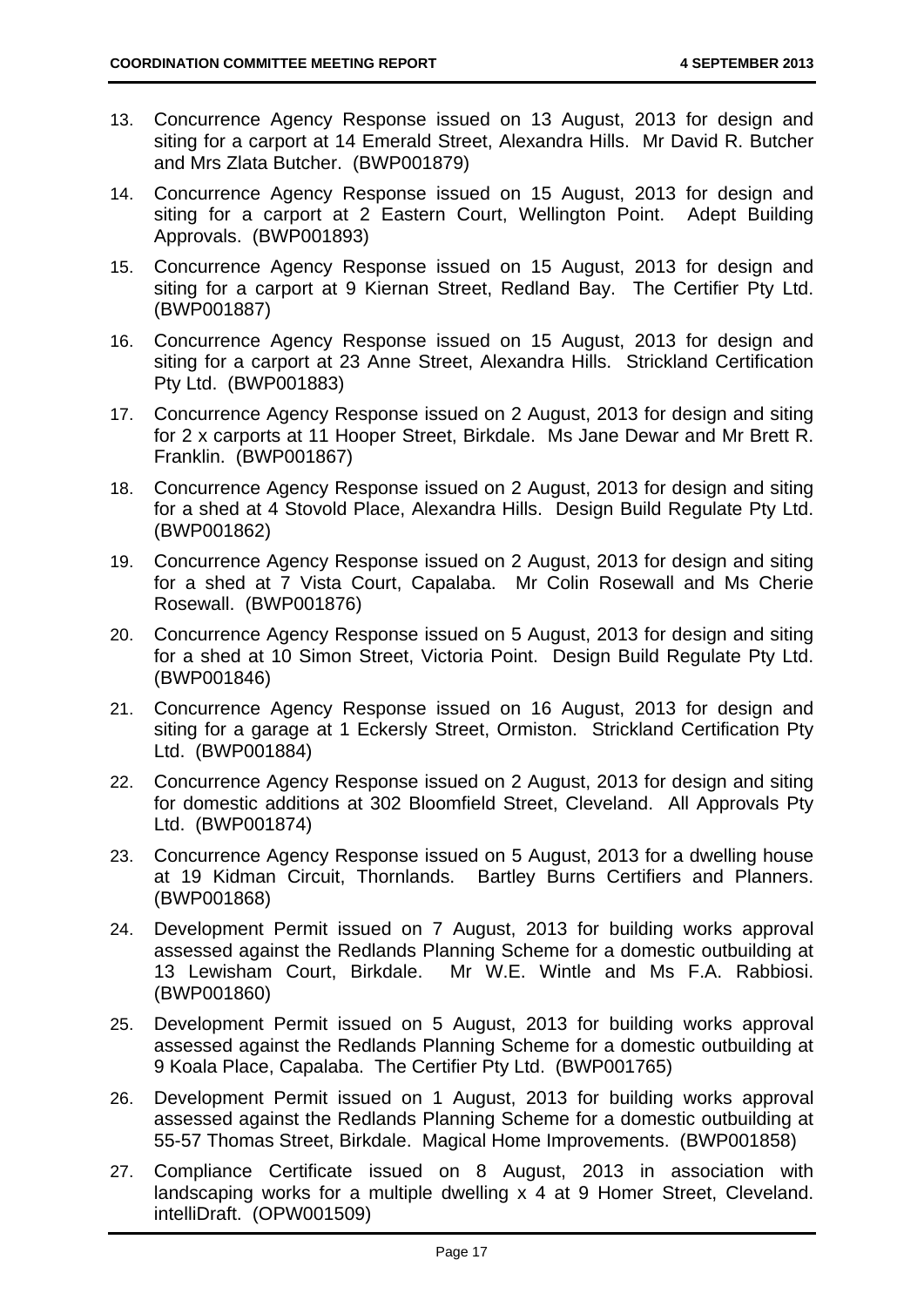- 28. Compliance Permit issued on 6 August, 2013 for internal and external civil works in association with operational works for a multiple dwelling x 4 at 28-28A Homer Street, Cleveland. Structerre Consulting Engineers. (OPW001485)
- 29. Development Permit issued on 9 August, 2013 for operational works for reconfiguring a lot at 89-101 Kinross Road, Thornlands. Sheehy and Partners Pty Ltd. (OPW001386.2)
- 30. A Notice agreeing to a change of approval was issued on 7 August, 2013 for an operational works for a reconfiguration of lots (one into four lots) at 59-61 Hardy Road, Wellington Point. DEQ Consulting Engineers. (OPW001431)
- 31. Development Permit issued on 15 August, 2013 for a material change of use for a dwelling house at 529 Main Road, Wellington Point. Reliable Certification Services. (MCU013083)
- 32. Development Permit issued on 14 August, 2013 for a material change of use to operate a home business at 18 Blaxland Street, Capalaba. Harlow Hair Design. (MCU013102)

# **CATEGORY 2**

- 1. Development Permit issued on 5 August, 2013 for a material change of use for a dwelling house at 111 Mooloomba Road, Point Lookout. Arkitecture Pty Ltd. (MCU013075)
- 2. Development Permit issued on 8 August, 2012 for a material change of use to operate a home business at 3 Parsons Street, Dunwich. Straddie Sisters. (MCU013104)
- 3. Development Permit issued on 14 August, 2012 for a material change of use to operate a home business at 105-107 Scenic Road, Redland Bay. Mr D. Robb. (MCU013041)
- 4. Development Permit issued on 15 August, 2013 for reconfiguration of lots at 21- 27 Scott Street, Cleveland. East Coast Surveys Pty Ltd. (ROL005671)
- 5. Development Permit issued on 19 August, 2013 for operational works for an advertising device at 45-47 Shore Street West, Cleveland. Mr S.H. Lambourne. (OPW001423)
- 6. A Notice agreeing to extend the relevant period of an existing development approval was issued on 9 August, 2013 for a material change of use for a multiple dwelling (x 3) at 17 Channel Street, Cleveland. Mr P.M. Impey. (MC011016)
- 7. A Notice agreeing to extend the relevant period of an existing development approval was issued on 9 August, 2013 for a material change of use for a aged persons and special needs housing at 166 & 168 Mount Cotton Road, Capalaba. Mr R.W. Walker. (M009631)
- 8. A Notice agreeing to a change of approval was issued on 8 August, 2013 for a multiple dwelling (x 12) at 43-45 Surman Street, Birkdale. Ashcroft Architects Pty Ltd. (MC012268)
- 9. A Notice agreeing to a change of approval was issued on 5 August, 2013 for a building envelope amendment incorporated into subdivision approval at 172-184 Ney Road, Capalaba. The Certifier Pty Ltd. (S/3692/1)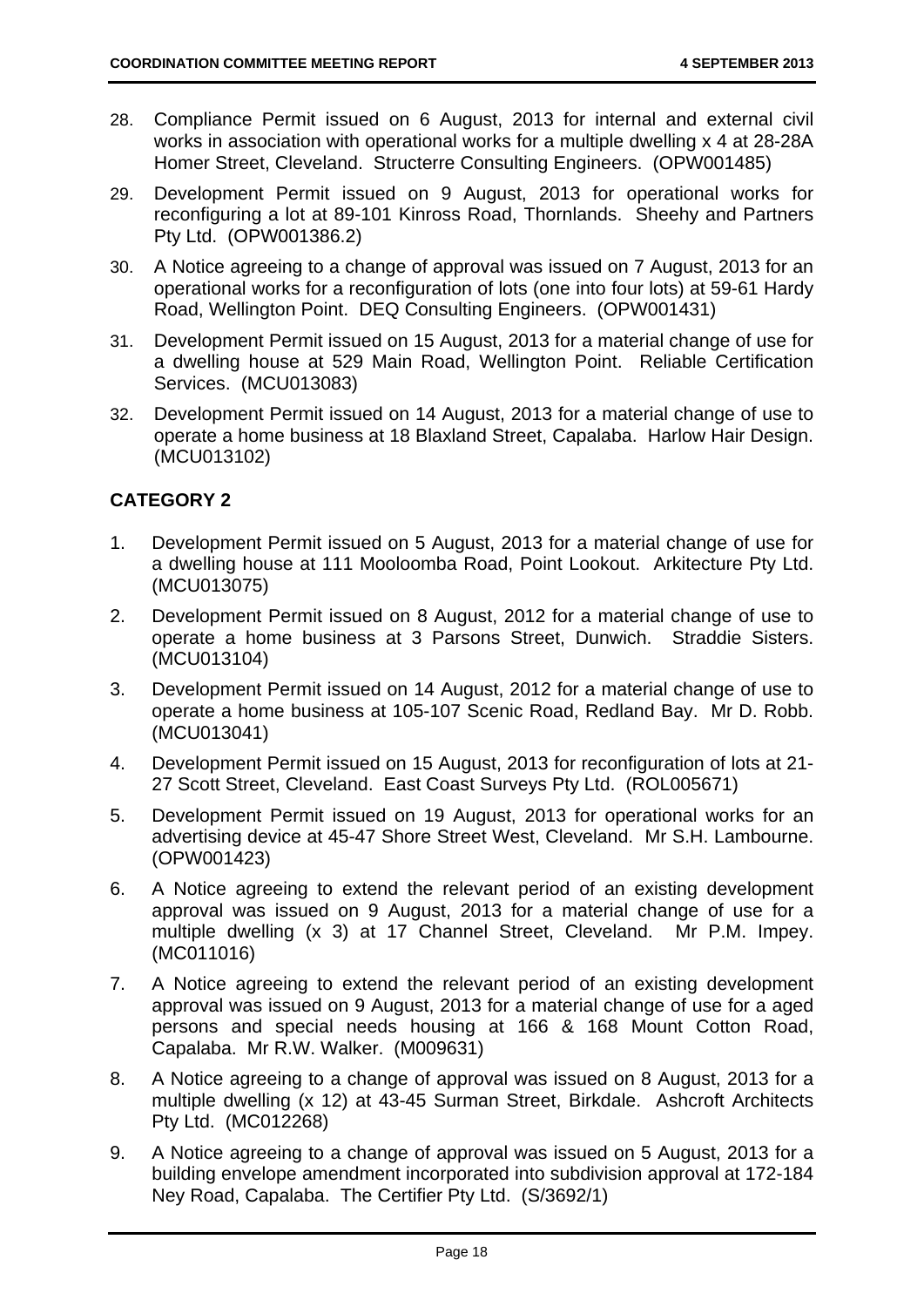- 10. A Notice agreeing to a change of approval was issued on 1 August, 2013 for a removal dwelling at 10 Brolga Street, Macleay Island. Contract Design Staff Pty Ltd. (MC010472)
- 11. A Notice agreeing to a change of approval was issued on 16 August, 2013 for a hospital at 2-14 Weippin Street, Cleveland. Sentinel Asset Management c/- Urban Systems. (MCU012303)
- 12. A Notice agreeing to a change of approval was issued on 19 August, 2013 for a reconfiguration of lots (two into four lots) at 124 Finucane Road, Alexandra Hills. Sutgold Pty Ltd. (ROL005604)
- 13. A Notice agreeing to a change of approval was issued on 16 August, 2013 for a reconfiguration of lots (one into four lots) at 56 Gordon Street, Ormiston. Mr Anthony Paijmans. (ROL005606)
- 14. Negotiated Decision Notice issued on 15 August, 2013 to vary an existing approval for a reconfiguration of lots (one into six lots) at 52-54 Rose Street, Ormiston. East Coast Surveys Pty Ltd. (SB005122)

# **OFFICER'S/COMMITTEE RECOMMENDATION**

**Moved by: Cr J Talty Seconded by: Cr M Edwards** 

**That Council resolve to note this report.** 

**CARRIED 11/0**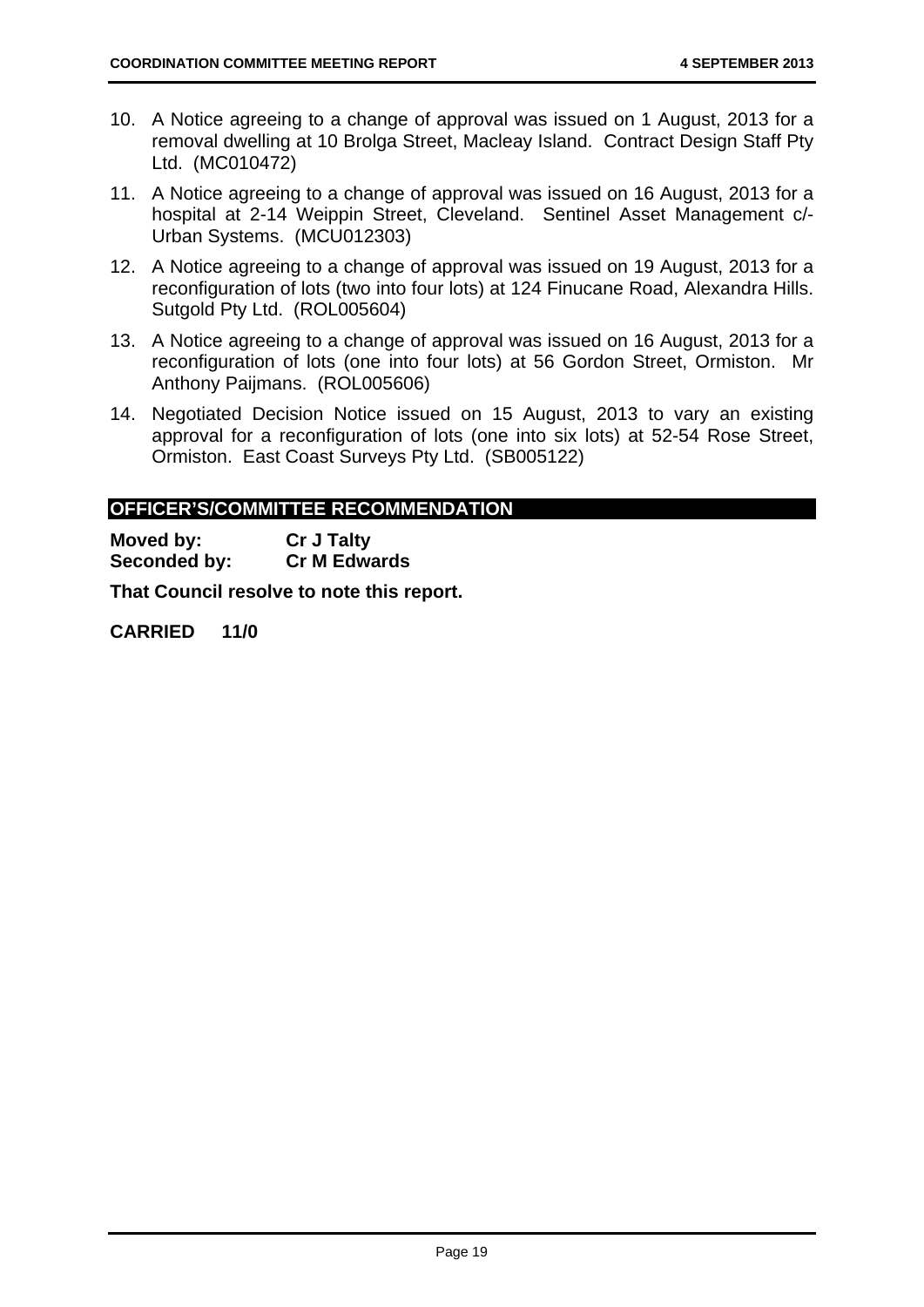**Responsible/Authorising Officer:** 

#### **8.1.2 APPEALS LIST CURRENT AS AT 19 AUGUST, 2013**

**Dataworks Filename: Reports to Coordination Committee – Portfolio 7 Planning and Development** 

**Louise Rusan General Manager Community & Customer Services** 

**Author: Chris Vize** 

**Acting Service Manager, Operations Works** 

#### **PURPOSE**

The purpose of this report is for Council to note the current appeals.

#### **BACKGROUND**

Information on appeals may be found as follows:

#### **1. Planning and Environment Court**

- a) Information on current appeals and declarations with the Planning and Environment Court involving Redland City Council can be found at the District Court web site using the "Search civil files (eCourts) Party Search" service: http://www.courts.qld.gov.au/esearching/party.asp
- b) Judgements of the Planning and Environment Court can be viewed via the Supreme Court of Queensland Library web site under the Planning and Environment Court link: http://www.sclqld.org.au/qjudgment/

#### **2. Redland City Council**

The lodgement of an appeal is acknowledged with the Application details on the Councils "Planning and Development On Line - Development - Application Inquiry" site. Some Appeal documents will also be available (note: legal privilege applies to some documents). All judgements and settlements will be reflected in the Council Decision Notice documents:

http://www.redland.qld.gov.au/PlanningandBuilding/PDOnline/Pages/default.aspx

#### **3. Department of State Development, Infrastructure and Planning (SDIP)**

The DSDIP provides a Database of Appeals

(http://services.dip.qld.gov.au/appeals/) that may be searched for past appeals and declarations heard by the Planning and Environment Court.

The database contains:

- A consolidated list of all appeals and declarations lodged in the Planning and Environment Courts across Queensland of which the Chief Executive has been notified.
- Information about the appeal or declaration, including the appeal number, name and year, the site address and local government.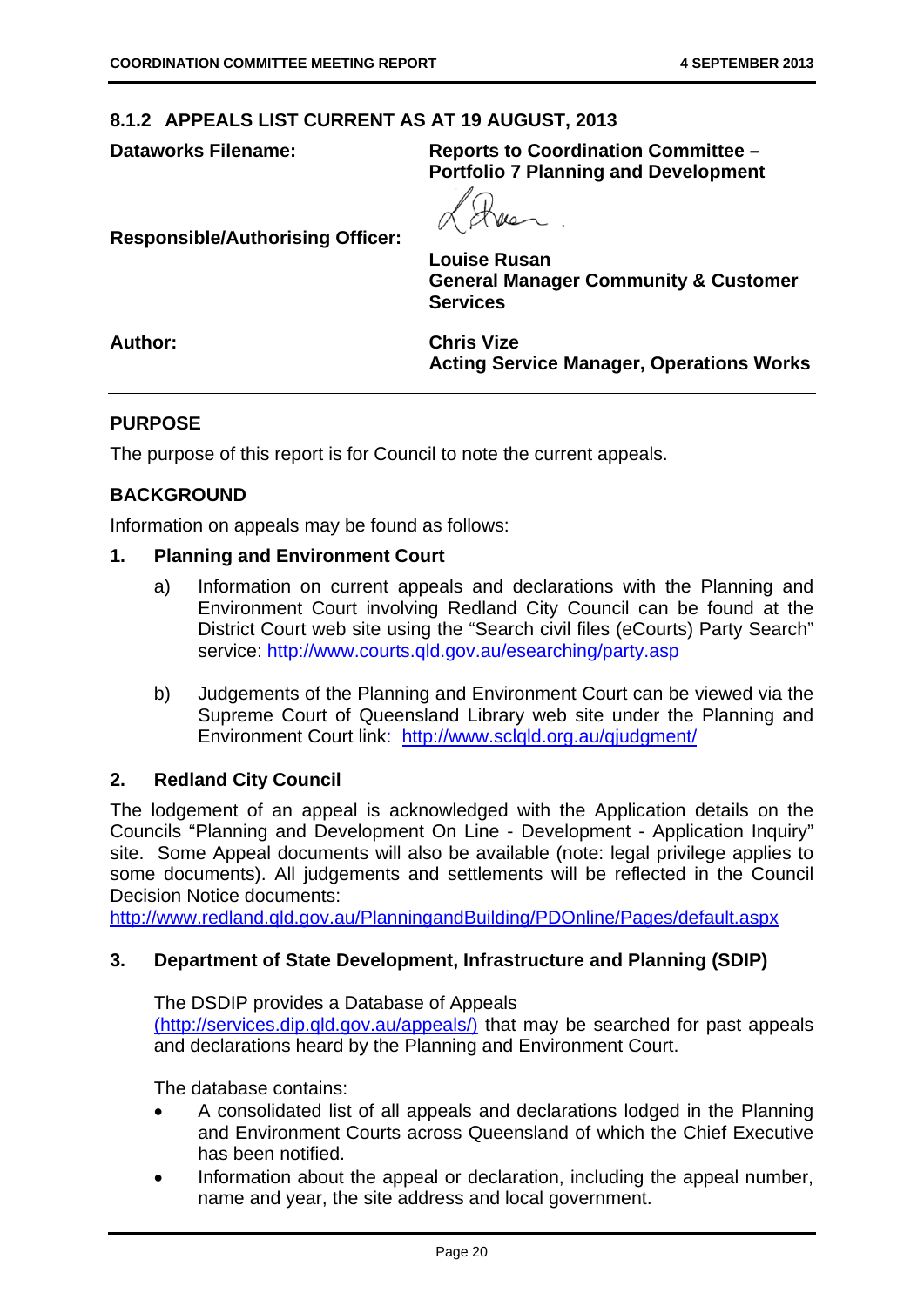#### **ISSUES**

| 1.                          | <b>File Number:</b> | Appeal 1963 of 2009<br>(MC010715)                                                                                                                              |
|-----------------------------|---------------------|----------------------------------------------------------------------------------------------------------------------------------------------------------------|
| <b>Applicant:</b>           |                     | JT George Nominees P/L                                                                                                                                         |
| <b>Application Details:</b> |                     | Preliminary Approval for MCU for neighbourhood centre,<br>open space and residential uses (concept master plan).<br>Cnr Taylor Rd & Woodlands Dve, Thornlands. |
| <b>Appeal Details:</b>      |                     | Applicant appeal against refusal.                                                                                                                              |
| <b>Hearing Date:</b>        |                     | Adjourned for further review 4 September 2013.                                                                                                                 |

| 2.                          | <b>File Number:</b> | Appeal 2675 of 2009.<br>(MC010624)                                                                                                                     |
|-----------------------------|---------------------|--------------------------------------------------------------------------------------------------------------------------------------------------------|
| <b>Applicant:</b>           |                     | L M Wigan                                                                                                                                              |
| <b>Application Details:</b> |                     | Material Change of Use for residential development (Res A &<br>Res B) and preliminary approval for operational works<br>84-122 Taylor Road, Thornlands |
| <b>Appeal Details:</b>      |                     | Applicant appeal against refusal.                                                                                                                      |
| <b>Current Status:</b>      |                     | Directions Order 1 March 2013 sets out dates for mediation<br>and disclosure of documents.                                                             |
| <b>Hearing Date:</b>        |                     | Adjourned for further review 6 September 2013.                                                                                                         |

| 3.                          | <b>File Number:</b> | Appeal 246 of 2013<br>(MCU012617)                                                                                                   |
|-----------------------------|---------------------|-------------------------------------------------------------------------------------------------------------------------------------|
| <b>Applicant:</b>           |                     | <b>Lipoma Pty Ltd</b>                                                                                                               |
| <b>Application Details:</b> |                     | Material Change of Use for extension to Shopping Centre<br>(Shop and Refreshment Establishment)<br>2-34 Bunker Road, Victoria Point |
| <b>Appeal Details:</b>      |                     | Applicant appeal against negotiated adopted infrastructure<br>charges notice.                                                       |
| <b>Current Status:</b>      |                     | Without prejudice meeting held with appellant.                                                                                      |
| <b>Hearing Date:</b>        |                     | Listed for review 9 October 2013.                                                                                                   |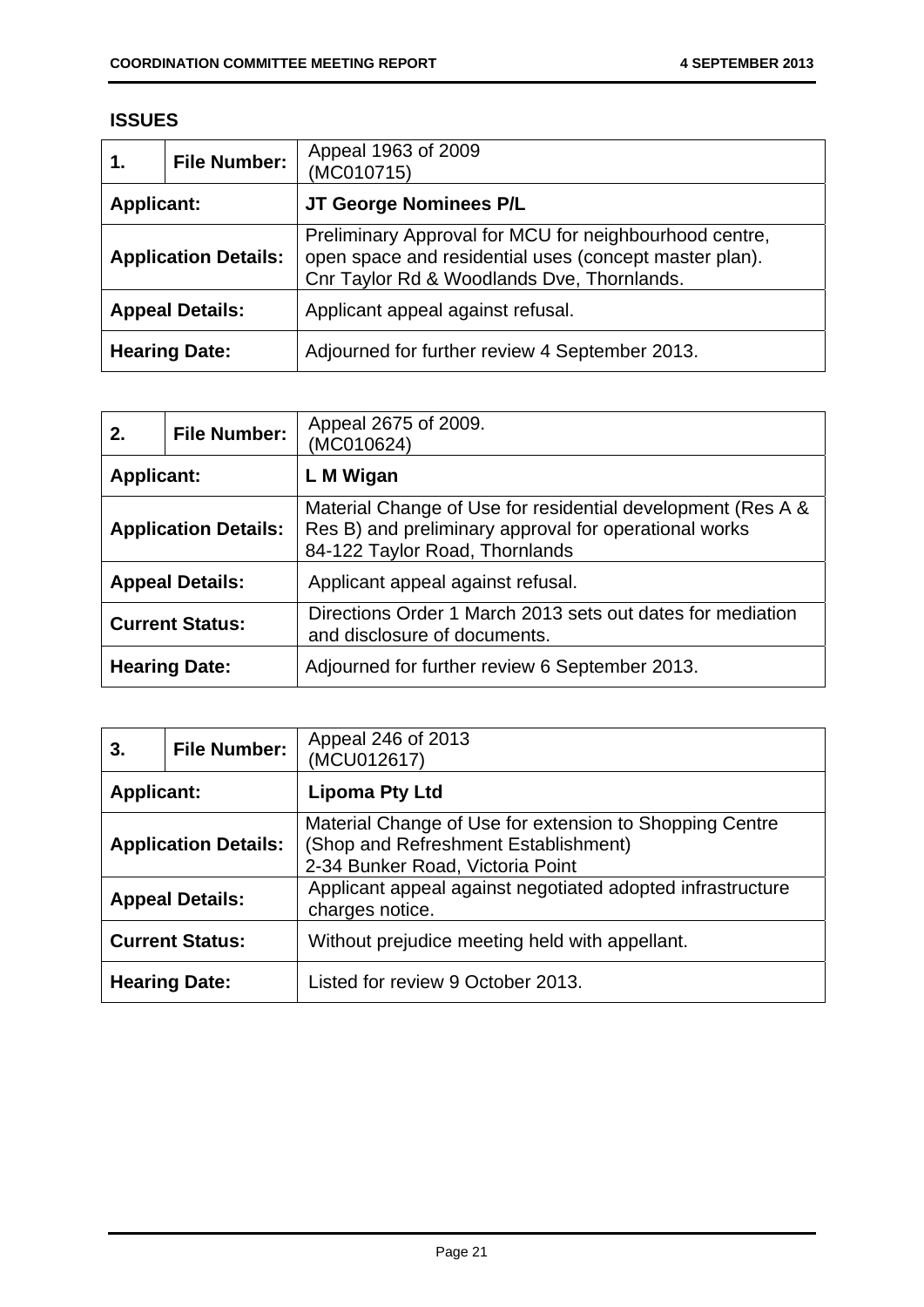| 4.                          | <b>File Number:</b> | Appeal 2335 of 2013<br>(MCU012421)                                                                                                                                                         |
|-----------------------------|---------------------|--------------------------------------------------------------------------------------------------------------------------------------------------------------------------------------------|
| <b>Applicant:</b>           |                     | <b>Barro Group Pty Ltd</b>                                                                                                                                                                 |
| <b>Application Details:</b> |                     | Material Change of Use for Extractive Industry and<br>Environmentally Relevant Activities 8, 16 & 21<br>1513 & 1515-1521 Mount Cotton Road and 163-177 & 195<br>Gramzow Road, Mount Cotton |
| <b>Appeal Details:</b>      |                     | Applicant appeal against refusal.                                                                                                                                                          |
| <b>Current Status:</b>      |                     | No action to date.                                                                                                                                                                         |
| <b>Hearing Date:</b>        |                     | Not yet listed.                                                                                                                                                                            |

| 5.                          | <b>File Number:</b> | Appeal 2532 of 2013                                                                                                                                                                                          |
|-----------------------------|---------------------|--------------------------------------------------------------------------------------------------------------------------------------------------------------------------------------------------------------|
| <b>Applicant:</b>           |                     | HTC Consulting Pty Ltd and King of Gifts (QId) Pty Ltd<br><b>Superannuation Fund</b>                                                                                                                         |
| <b>Application Details:</b> |                     | Material Change of Use for Indoor Recreation Facility<br>(Convention Centre), Service Station, Drive Through<br><b>Restaurant and Refreshment Establishment</b><br>604-612 Redland Bay Road, Alexandra Hills |
| <b>Appeal Details:</b>      |                     | That the Applicant's non-compliance with section 278 and<br>section 279 (1)(b) (response to information request) of SPA<br>be excused.                                                                       |
| <b>Current Status:</b>      |                     | Settled.                                                                                                                                                                                                     |
| <b>Hearing Date:</b>        |                     | Settled by Consent Order 8 August, 2013                                                                                                                                                                      |

# **OFFICER'S/COMMITTEE RECOMMENDATION**

**Moved by:** Cr J Talty<br> **Seconded by:** Cr M Elliott **Seconded by:** 

# **That Council resolve to note this report.**

### **CARRIED 10/0**

Cr Williams was not connected to the meeting when the motion was put.